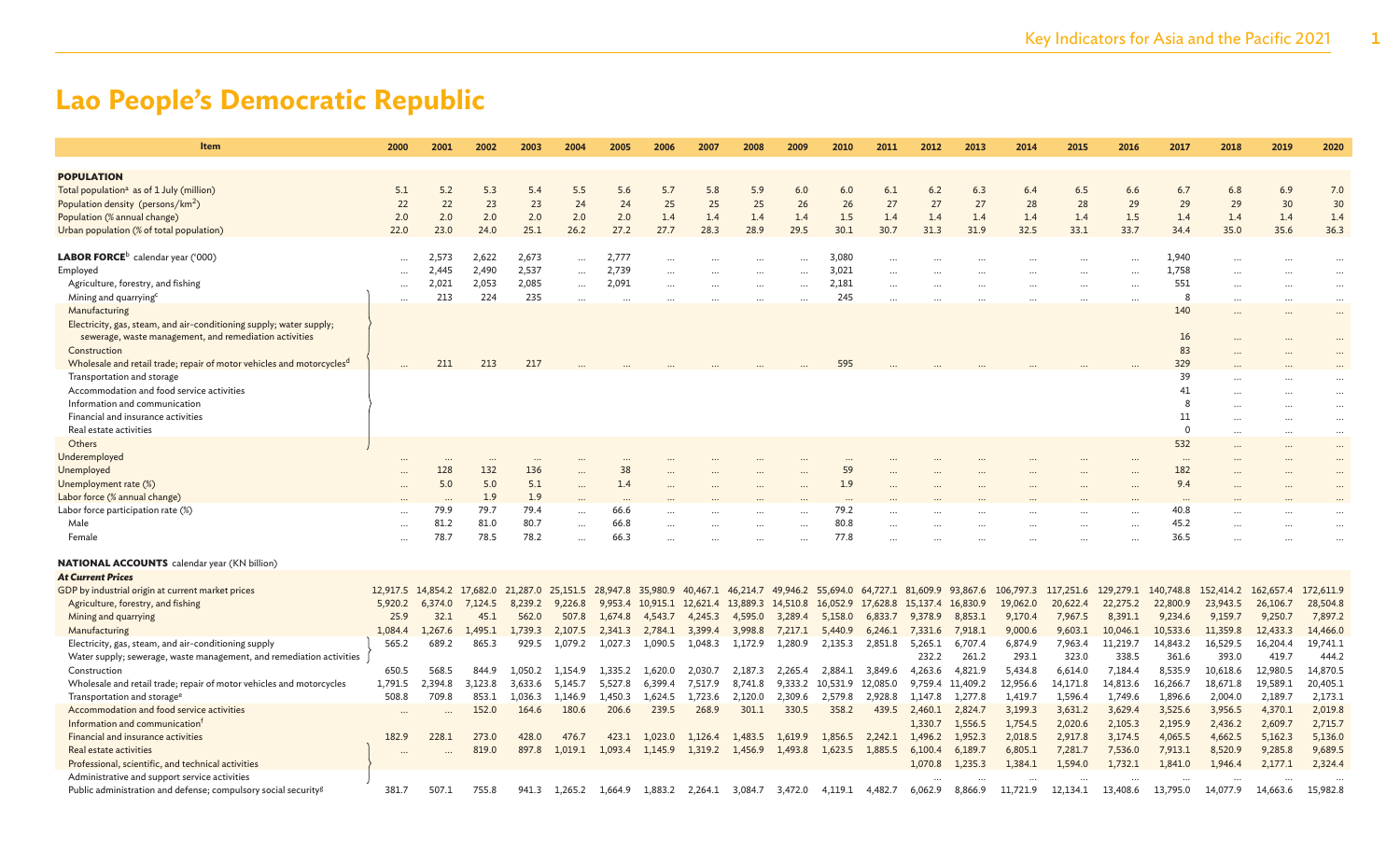| <b>Item</b>                                                                                                                   | 2000     | 2001              | 2002             | 2003             | 2004              | 2005               | 2006               | 2007                                         | 2008               | 2009               | 2010               | 2011                 | 2012                                 | 2013               | 2014                | 2015                | 2016                | 2017                | 2018                | 2019                | 2020                |
|-------------------------------------------------------------------------------------------------------------------------------|----------|-------------------|------------------|------------------|-------------------|--------------------|--------------------|----------------------------------------------|--------------------|--------------------|--------------------|----------------------|--------------------------------------|--------------------|---------------------|---------------------|---------------------|---------------------|---------------------|---------------------|---------------------|
|                                                                                                                               |          |                   |                  |                  |                   |                    |                    |                                              |                    |                    |                    |                      |                                      |                    |                     |                     |                     |                     |                     |                     |                     |
| Education                                                                                                                     |          |                   |                  |                  |                   |                    |                    |                                              |                    |                    |                    |                      | 1,431.6                              | 2,233.2            | 3,044.5             | 3,294.8             | 3,467.5             | 3,547.8             | 3,615.0             | 3,736.5             | 3,855.4             |
| Human health and social work activities                                                                                       |          |                   |                  |                  |                   |                    |                    |                                              |                    |                    |                    |                      | 421.3                                | 657.3              | 896.0               | 927.5               | 976.2               | 977.4               | 985.1               | 1,035.4             | 1,108.6             |
| Arts, entertainment, and recreation                                                                                           |          |                   |                  |                  |                   |                    |                    |                                              |                    |                    |                    |                      |                                      |                    |                     |                     |                     |                     |                     |                     |                     |
| Other service activities                                                                                                      | 1,086.1  | 1,225.0           | 324.9            | 366.6            | 382.4             | 553.4              | 613.6              | 668.0                                        | 755.3              | 817.4              | 887.2              | 1,026.4              | 1,487.2                              | 1,683.5            | 1,958.9             | 2,219.1             | 2,321.3             | 2,425.0             | 2,540.5             | 2,706.8             | 2,883.1             |
| Activities of households as employers; undifferentiated goods- and<br>services-producing activities of households for own use |          |                   | 107.0            | 167.7            | 157.5             | 204.8              | 228.8              | 252.9                                        | 299.4              | 343.6              | 380.8              | 406.9                |                                      |                    |                     |                     |                     |                     |                     |                     |                     |
| Activities of extraterritorial organizations and bodies                                                                       |          |                   |                  |                  |                   |                    |                    |                                              |                    |                    |                    |                      |                                      |                    |                     |                     |                     |                     |                     |                     |                     |
| Financial intermediation services indirectly measured                                                                         | $\ddots$ |                   | $\cdots$<br>95.6 | 75.1             | $\cdots$<br>209.4 | <br>339.0          | $\cdots$<br>462.5  | $\ddotsc$<br>654.2                           | $\ddotsc$<br>961.0 | 1.300.1            | 1.592.1            | $\ddotsc$<br>1.925.9 |                                      |                    |                     |                     |                     |                     |                     |                     |                     |
| Gross value added at basic prices                                                                                             | $\ddots$ | 12.197.4 13.996.3 | 16,687.8         | 20,081.0         | 23,640.9          | 27.117.4           | 33.648.9           | 37.831.9                                     | 43.125.0           | 46,983.4           | 52,416.2           | 60.981.0             | 74,377.1 85,279.0                    |                    | 96.994.9            | 104.882.4           | 114,368.9           | 124,759.4           | 135,420.9           | 144.921.2           | 154,217.3           |
| Taxes on production and imports                                                                                               | 720.1    | 857.9             | 994.1            | 1,206.0          | 1,510.6           | 1,830.4            | 2,332.0            | 2,635.2                                      | 3,089.7            | 2,962.8            | 3,277.8            | 3,746.0              | 7,232.7                              | 8,588.6            | 9,802.4             | 12,369.2            | 14,910.2            | 15,989.4            | 16,993.3            | 17,736.1            | 18,394.6            |
| Net factor income from abroad                                                                                                 |          |                   |                  |                  |                   |                    |                    |                                              |                    |                    |                    |                      |                                      |                    |                     |                     |                     |                     |                     |                     |                     |
| <b>GNI</b>                                                                                                                    |          |                   |                  |                  |                   |                    |                    |                                              |                    |                    |                    |                      |                                      |                    |                     |                     |                     |                     |                     |                     |                     |
|                                                                                                                               |          |                   |                  |                  |                   |                    |                    |                                              |                    |                    |                    |                      |                                      |                    |                     |                     |                     |                     |                     |                     |                     |
| <b>Structure of Output</b> (% of GDP at current producer prices)                                                              |          |                   |                  |                  |                   |                    |                    |                                              |                    |                    |                    |                      |                                      |                    |                     |                     |                     |                     |                     |                     |                     |
| Agriculture                                                                                                                   | 48.5     | 45.5              | 42.7             | 41.0             | 39.0              | 36.7               | 32.4               | 33.4                                         | 32.2               | 30.9               | 30.6               | 28.9                 | 20.4                                 | 19.7               | 19.7                | 19.7                | 19.5                | 18.3                | 17.7                | 18.0                | 18.5                |
| Industry                                                                                                                      | 19.1     | 18.3              | 19.5             | 21.3             | 20.5              | 23.5               | 29.8               | 28.3                                         | 27.7               | 29.9               | 29.8               | 32.4                 | 35.6                                 | 33.5               | 31.7                | 31.0                | 32.5                | 34.9                | 35.5                | 35.4                | 37.2                |
| Services                                                                                                                      | 32.4     | 36.2              | 37.8             | 37.7             | 40.5              | 39.8               | 37.7               | 38.3                                         | 40.1               | 39.2               | 39.6               | 38.7                 | 44.1                                 | 46.8               | 48.6                | 49.4                | 48.0                | 46.8                | 46.8                | 46.6                | 44.3                |
|                                                                                                                               |          |                   |                  |                  |                   |                    |                    |                                              |                    |                    |                    |                      |                                      |                    |                     |                     |                     |                     |                     |                     |                     |
| <b>At Constant Prices</b>                                                                                                     |          |                   |                  |                  |                   |                    |                    |                                              |                    |                    |                    |                      |                                      |                    |                     |                     |                     |                     |                     |                     |                     |
| GDP by industrial origin at 2002   2012 market prices                                                                         | 15.815.0 | 16.546.1          | 17,682.0         | 18,780.0         |                   | 20,098.6 21,457.4  |                    | 23,006.5 25,142.0 27,099.2 29,132.2 31,500.9 |                    |                    |                    |                      | 34,033.7   81,609.9 88,160.1         |                    | 94,870.8            | 101.767.6           | 108,914.8           | 116,421.5           | 123,695.6           | 130,446.6           | 134,720.4           |
| Agriculture, forestry, and fishing                                                                                            | 7,032.3  | 6,991.5           | 7,124.5          | 7,303.4          | 7,553.3           | 7,607.9            | 7,873.1            | 8,467.5                                      | 8,782.6            | 9,031.2            | 9,318.9            |                      | 9,566.6   15,137.4 15,567.9          |                    | 16,213.9            | 16,790.9            | 17,254.1            | 17,749.9            | 17,974.8            | 18,193.9            | 18,404.2            |
| Mining and quarrying                                                                                                          | 30.8     | 35.0              | 45.1             | 489.6            | 399.4             | 853.9              | 1,481.5            | 1,112.5                                      | 1,341.5            | 2,003.1            | 2,254.7            |                      | 2,371.1 9,378.9                      | 9,805.5            | 10,625.1            | 10,616.8            | 11,051.6            | 10,579.2            | 9,891.0             | 9,884.7             | 8,233.3             |
| Manufacturing                                                                                                                 | 1,273.2  | 1.386.3           | 1.495.1          | 1.579.2          | 1,818.0           | 1,882.2            | 1.980.1            | 2,378.0                                      | 2,600.8            | 2,777.6            | 2,972.0            |                      | $3,261.1$ 7,331.6                    | 7.589.4            | 8,329.6             | 8,697.6             | 8,970.8             | 9,368.1             | 9,952.8             | 10,620.8            | 11,985.8            |
| Electricity, gas, steam, and air-conditioning supply                                                                          | 838.7    | 842.4             | 865.3            | 874.4            | 828.0             | 778.8              | 805.3              | 792.8                                        | 841.9              | 779.8              | 1,271.5            |                      | $1,647.0$ 5,265.1                    | 6,184.9            | 6,159.9             | 6,856.1             | 9,538.8             | 12,628.9            | 14,089.0            | 13,807.6            | 16,639.6            |
| Water supply; sewerage, waste management, and remediation activities                                                          |          |                   |                  |                  |                   |                    |                    |                                              |                    |                    |                    |                      | 232.2                                | 252.3              | 267.0               | 276.4               | 285.2               | 300.9               | 321.8               | 341.8               | 360.0               |
| Construction                                                                                                                  | 836.7    | 671.0             | 844.9            | 938.4            | 980.6             | 936.1              | 1.006.4            | 1.021.3                                      | 1.073.3            | 1.379.1            | 1.655.0            | 2,066.0              | 4,263.6                              | 4.677.9            | 5,212.8             | 6.292.1             | 6,820.2             | 8,046.2             | 9,864.1             | 11,936.3            | 13,661.4            |
| Wholesale and retail trade; repair of motor vehicles and motorcycles<br>Transportation and storage <sup>e</sup>               | 2,148.6  | 2,658.6<br>717.1  | 3,123.8<br>853.1 | 3,169.5<br>906.9 | 3,841.0<br>896.2  | 4,210.4<br>1,055.1 | 4,522.0<br>1,086.7 | 4,959.3<br>1,232.5                           | 5,320.3<br>1,332.8 | 5,682.0<br>1,406.1 | 6,051.4<br>1,500.3 | 6,575.5              | 9,759.4                              | 10,859.7           | 12,392.5<br>1,334.2 | 13,621.6<br>1,481.9 | 14,515.7<br>1,605.9 | 15,566.0<br>1,715.4 | 17,231.4<br>1,797.9 | 18,658.4<br>1,943.9 | 18,898.6<br>1,887.7 |
| Accommodation and food service activities                                                                                     | 625.5    |                   | 152.0            | 143.7            | 148.8             | 154.6              | 162.0              | 176.8                                        | 187.9              | 201.2              | 213.5              |                      | 1,628.1   1,147.8<br>243.0   2,460.1 | 1,253.3<br>2,681.0 | 2,913.1             | 3,198.9             | 3,162.0             |                     | 3,242.1             | 3,501.5             | 1,574.2             |
| Information and communication <sup>f</sup>                                                                                    |          |                   |                  |                  |                   |                    |                    |                                              |                    |                    |                    |                      | 1,330.7                              | 1,508.6            | 1,675.7             | 1,931.6             | 2,012.9             | 3,010.0<br>2,100.0  | 2,303.5             | 2,466.2             | 2,677.9             |
| Financial and insurance activities                                                                                            | 218.1    | 252.4             | 273.0            | 370.6            | 373.7             | 309.5              | 342.6              | 739.9                                        | 908.1              | 986.2              | 1.074.9            |                      | 1.206.71 1.496.2                     | 1,995.2            | 2,153.7             | 2,288.1             | 2,466.3             | 2,703.9             | 2,969.8             | 3,217.3             | 3,256.8             |
| Real estate activities                                                                                                        |          |                   | 819.0            | 777.4            | 798.9             | 799.8              | 785.6              | 864.4                                        | 887.2              | 909.4              | 941.0              |                      | $1,015.8$ 6,100.4                    | 6,132.9            | 6,724.8             | 7,137.0             | 7,400.7             | 7,660.3             | 8,030.8             | 8,660.4             | 8,868.9             |
| Professional, scientific, and technical activities                                                                            |          |                   |                  |                  |                   |                    |                    |                                              |                    |                    |                    |                      | 1,070.8                              | 1,170.3            | 1,258.4             | 1,416.5             | 1,518.3             | 1,609.0             | 1,677.0             | 1,827.3             | 1,903.7             |
| Administrative and support service activities                                                                                 |          |                   |                  |                  |                   |                    |                    |                                              |                    |                    |                    |                      |                                      |                    | $\ddots$            | $\ddotsc$           | $\ddotsc$           |                     |                     |                     |                     |
| Public administration and defense; compulsory social security <sup>g</sup>                                                    | 678.7    | 703.4             | 755.8            | 789.4            | 981.1             |                    |                    | 1,210.5 1,222.6 1,481.9                      | 1,863.6            | 2,113.8            | 2.387.3            | 2,528.7              | 6,062.9                              | 6,649.5            | 6,518.6             | 6,888.2             | 7,128.3             | 7,331.3             | 7,479.6             | 7,695.4             | 8,133.1             |
| Education                                                                                                                     |          |                   |                  |                  |                   |                    |                    |                                              |                    |                    |                    |                      | 1,431.6                              | 1,676.5            | 1,793.6             | 1,851.6             | 1,891.6             | 1,931.1             | 1,963.2             | 2,004.3             | 2,048.1             |
| Human health and social work activities                                                                                       |          |                   |                  |                  |                   |                    |                    |                                              |                    |                    |                    |                      | 421.3                                | 486.3              | 499.4               | 515.7               | 519.0               | 522.2               | 525.9               | 546.2               | 571.3               |
| Arts, entertainment, and recreation                                                                                           |          |                   |                  |                  |                   |                    |                    |                                              |                    |                    |                    |                      |                                      | $\cdots$           | $\cdots$            | $\cdots$            | $\cdots$            | $\cdots$            | $\cdots$            | $\cdots$            |                     |
| Other service activities                                                                                                      | 1,273.5  | 1.339.2           | 324.9            | 313.1            | 324.5             | 405.1              | 420.1              | 440.9                                        | 468.4              | 497.6              | 528.5              | 568.3                | 1,487.2                              | 1,544.1            | 1,608.9             | 1,658.9             | 1,722.6             | 1,777.3             | 1,822.9             | 1,888.0             | 1,962.4             |
| Activities of households as employers; undifferentiated goods- and                                                            |          |                   |                  |                  |                   |                    |                    |                                              |                    |                    |                    |                      |                                      |                    |                     |                     |                     |                     |                     |                     |                     |
| services-producing activities of households for own use                                                                       |          |                   | 107.0            | 145.2            | 135.1             | 162.6              | 177.1              | 176.1                                        | 194.6              | 209.2              | 219.6              | 231.2                |                                      |                    |                     |                     |                     |                     |                     |                     |                     |
| Activities of extraterritorial organizations and bodies                                                                       |          |                   |                  |                  |                   |                    |                    |                                              |                    |                    |                    |                      |                                      |                    |                     |                     |                     |                     |                     |                     |                     |
| Financial intermediation services indirectly measured                                                                         |          |                   | 95.6             | 65.0             | 164.1             | 248.0              | 316.7              | 428.6                                        | 585.2              | 791.5              | 922.7              | 1.037.5              |                                      |                    |                     |                     |                     |                     |                     |                     |                     |
| Gross value added at basic prices                                                                                             |          | 14,956.1 15,597.0 | 16,687.8         | 17,735.7         | 18,914.5          | 20,118.5 21,548.4  |                    | 23,415.2 25,217.6                            |                    | 27,184.7           | 29,465.9           |                      | 31,871.6   74,377.1 80,035.3         |                    | 85,681.2            | 91,519.9            | 97,863.9            | 104,599.6           | 111,137.7           | 117,193.8           | 121,067.0           |
| Taxes less subsidies on production and imports                                                                                | 858.9    | 949.1             | 994.1            | 1.044.3          | 1.184.1           | 1.338.9            | 1,458.1            | 1,726.8                                      | 1,881.6            | 1,947.4            | 2.035.1            | 2,162.1              | 7.232.7                              | 8,124.9            | 9,189.6             | 10,247.7            | 11.050.9            | 11.821.9            | .557.9              | 13.252.9            | 13,653.5            |
| Net factor income from abroad                                                                                                 |          |                   |                  |                  |                   |                    |                    |                                              |                    |                    |                    |                      |                                      |                    |                     |                     |                     |                     |                     |                     |                     |
| <b>GNI</b>                                                                                                                    |          |                   |                  |                  |                   |                    |                    |                                              |                    |                    |                    |                      |                                      |                    |                     |                     |                     |                     |                     |                     |                     |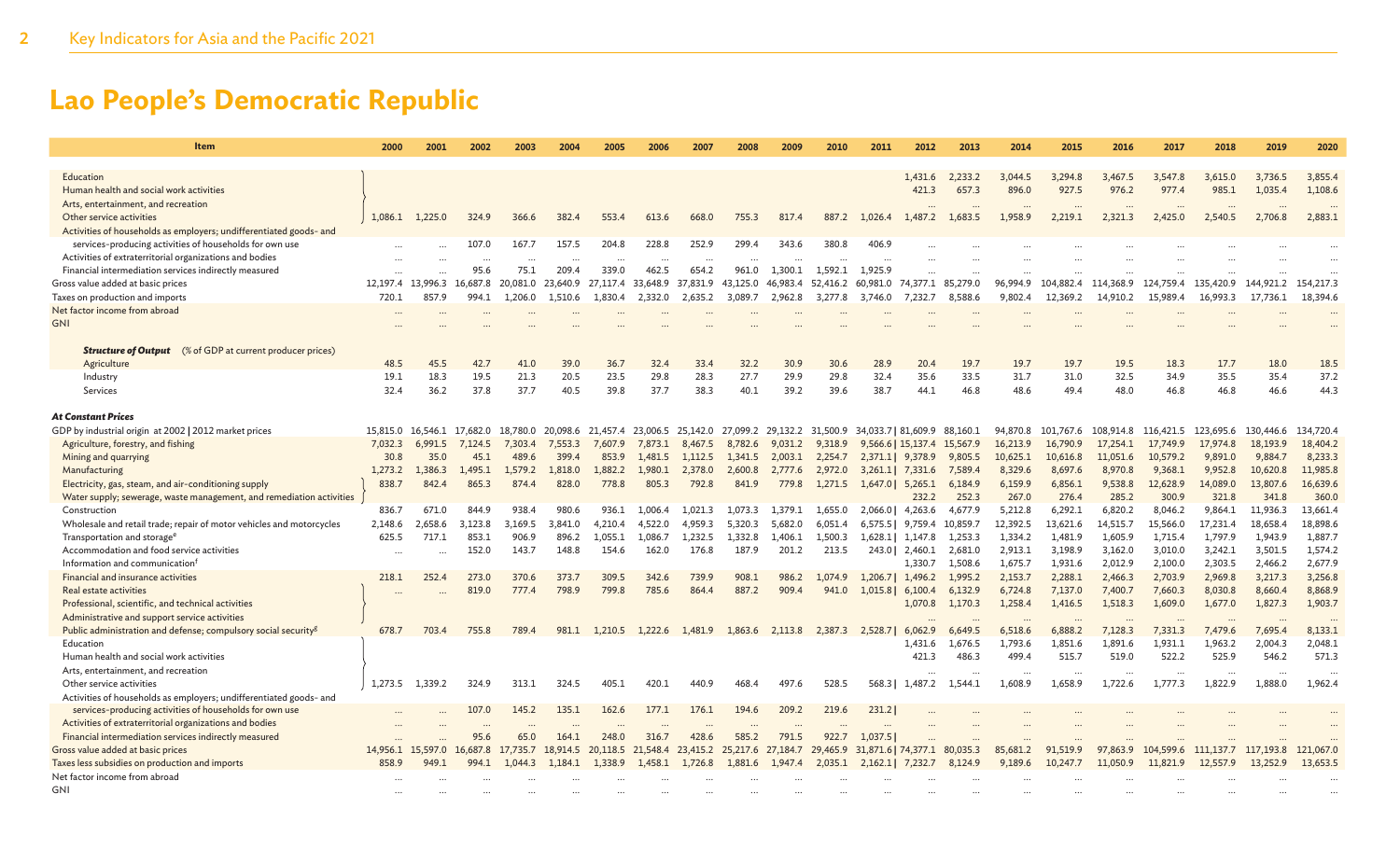| <b>Item</b>                                                                                                              | 2000         | 2001             | 2002                         | 2003     | 2004             | 2005             | 2006              | 2007                 | 2008                         | 2009                 | 2010              | 2011         | 2012                 | 2013         | 2014                 | 2015         | 2016           | 2017           | 2018           | 2019           | 2020           |
|--------------------------------------------------------------------------------------------------------------------------|--------------|------------------|------------------------------|----------|------------------|------------------|-------------------|----------------------|------------------------------|----------------------|-------------------|--------------|----------------------|--------------|----------------------|--------------|----------------|----------------|----------------|----------------|----------------|
| <b>Growth of Output</b> (% annual change)                                                                                |              |                  |                              |          |                  |                  |                   |                      |                              |                      |                   |              |                      |              |                      |              |                |                |                |                |                |
| GDP                                                                                                                      | 6.3          | 4.6              | 6.9                          | 6.2      | 7.0              | 6.8              | 7.2               | 9.3                  | 7.8                          | 7.5                  | 8.1               | 8.0          |                      | 8.0          | 7.6                  | 7.3          | 7.0            | 6.9            | 6.2            | 5.5            | 3.3            |
| Agriculture                                                                                                              | 4.2          | $-0.6$           | 1.9                          | 2.5      | 3.4              | 0.7              | 3.5               | 7.5                  | 3.7                          | 2.8                  | 3.2               | 2.7          | $\ddotsc$            | 2.8          | 4.1                  | 3.6          | 2.8            | 2.9            | 1.3            | 1.2            | 1.2            |
| Industry                                                                                                                 | 9.3          | $-1.5$           | 10.8                         | 19.4     | 3.7              | 10.6             | 18.5              | 0.6                  | 10.4                         | 18.5                 | 17.5              | 14.6         | $\ddotsc$            | 7.7          | 7.3                  | 7.0          | 12.0           | 11.6           | 7.8            | 5.6            | 9.2            |
| Services                                                                                                                 | 6.9          | 14.7             | 13.0                         | 3.2      | 13.4             | 10.8             | 4.9               | 15.5                 | 10.8                         | 7.5                  | 7.6               | 8.4          |                      | 9.7          | 8.1                  | 8.0          | 4.7            | 4.5            | 6.8            | 6.9            | $-1.2$         |
|                                                                                                                          |              |                  |                              |          |                  |                  |                   |                      |                              |                      |                   |              |                      |              |                      |              |                |                |                |                |                |
| At Current Market Prices (KN '000)                                                                                       |              |                  |                              |          |                  |                  |                   |                      |                              |                      |                   |              |                      |              |                      |              |                |                |                |                |                |
| Per capita GDP                                                                                                           | 2,539        | 2,862            | 3,339                        | 3,941    | 4,564            | 5,149            | 6,309             | 6,994                | 7,873                        | 8,387                | 9,219             | 10,561       | 13,125               | 14,880       | 16,688               | 18,060       | 19,628         | 21,064         | 22,484         | 23,652         | 24,741         |
|                                                                                                                          |              |                  |                              |          |                  |                  |                   |                      |                              |                      |                   |              |                      |              |                      |              |                |                |                |                |                |
| <b>PRODUCTION INDEX</b>                                                                                                  |              |                  |                              |          |                  |                  |                   |                      |                              |                      |                   |              |                      |              |                      |              |                |                |                |                |                |
| Agriculture; 2014-2016 = 100                                                                                             | 35.4         | 36.2             | 40.0                         | 39.1     | 40.9             | 43.0             | 44.3              | 47.7                 | 51.0                         | 56.4                 | 61.8              | 69.1         | 73.6                 | 75.3         | 89.9                 | 104.3        | 105.8          | 98.2           | 98.1           | 102.1          |                |
| <b>ENERGY</b> annual values                                                                                              |              |                  |                              |          |                  |                  |                   |                      |                              |                      |                   |              |                      |              |                      |              |                |                |                |                |                |
| Coal (t'000)                                                                                                             |              |                  |                              |          |                  |                  |                   |                      |                              |                      |                   |              |                      |              |                      |              |                |                |                |                |                |
| Production                                                                                                               | 220          | 210              | 270                          | 250      | 300              | 320              | 319               | 682                  | 379                          | 466                  | 502               | 512          | 510                  |              |                      |              |                |                |                |                |                |
|                                                                                                                          |              |                  |                              |          |                  |                  |                   |                      |                              |                      |                   |              |                      |              |                      |              |                |                |                |                |                |
| Electricity (kWh million)                                                                                                |              |                  |                              |          |                  |                  |                   |                      |                              |                      |                   |              |                      |              |                      |              |                |                |                |                |                |
| Production                                                                                                               | 3,678        | 3,590            | 3,602                        | 3,179    | 3,348            | 3,492            | 3,609             | 3,420                | 3,678                        | 3,381                | 8,449             | 12,979       | 12,860               | 15,505       | 15,853               | 16,729       | 25,066         | 31,550         | 34,410         | 31,134         | $\cdots$       |
| Exports                                                                                                                  |              | 2,223            | 2,077                        | 3,225    | 3,634            | 2,337            | 3,267             | $\cdots$             |                              |                      |                   |              |                      |              | $\ddotsc$            |              | $\ddotsc$      |                |                | $\cdots$       | $\cdots$       |
| Imports                                                                                                                  | $\ddots$     | 3,355            | 3,679                        | 4,611    | 7,128            | 7,632            | 6,432             | $\ddotsc$            |                              |                      |                   | .            | $\ddot{\phantom{a}}$ | $\ddotsc$    |                      |              |                |                |                |                | $\cdots$       |
| Consumption                                                                                                              |              |                  |                              |          |                  | $\ddotsc$        | $\cdots$          |                      |                              |                      |                   |              |                      |              | $\ddot{\phantom{a}}$ |              |                |                |                |                | $\cdots$       |
|                                                                                                                          |              |                  |                              |          |                  |                  |                   |                      |                              |                      |                   |              |                      |              |                      |              |                |                |                |                |                |
| <b>PRICE INDEXES</b> period averages                                                                                     |              |                  |                              |          |                  |                  |                   |                      |                              | 74.8                 |                   |              |                      |              |                      |              |                |                |                |                |                |
| Consumer (national); December 2015 = 100                                                                                 | 38.2         | 41.1             | 45.5                         | 52.6     | 58.1             | 62.2             | 66.3              | 69.4                 | 74.7                         |                      | 79.3              | 85.3         | 88.9                 | 94.6         | 98.5                 | 99.7         | 101.3          | 102.1          | 104.2          | 107.7          | 113.2          |
| Food and nonalcoholic beverages                                                                                          |              |                  |                              |          |                  |                  |                   |                      |                              |                      |                   | 74.1         | 78.2                 | 88.1         | 94.2                 | 98.4         | 102.7          | 102.6          | 103.8          | 108.7          | 118.1          |
| Alcoholic beverages, tobacco, and narcotics<br>Clothing and footwear                                                     |              |                  |                              |          |                  |                  |                   |                      |                              |                      |                   | 86.0<br>83.1 | 88.8<br>84.8         | 92.5<br>89.7 | 96.6<br>94.5         | 99.0<br>98.4 | 100.7<br>100.4 | 101.3<br>102.8 | 102.2<br>108.4 | 104.9<br>112.3 | 106.2<br>117.5 |
|                                                                                                                          |              |                  |                              |          |                  |                  |                   |                      |                              |                      |                   | 75.6         | 83.7                 | 89.2         | 93.8                 | 99.9         | 101.3          | 101.9          | 103.9          | 104.8          | 105.4          |
| Housing, water, electricity, gas, and other fuels<br>Furnishings, household equipment, and routine household maintenance |              |                  |                              |          |                  |                  |                   |                      |                              |                      | $\ddotsc$         | 92.2         | 94.5                 | 97.1         | 98.7                 | 99.9         | 100.5          | 101.6          | 102.9          | 105.3          | 110.2          |
| Health                                                                                                                   |              |                  |                              |          |                  | $\cdots$         |                   |                      |                              |                      |                   | 93.4         | 94.5                 | 95.9         | 96.8                 | 97.7         | 100.2          | 101.2          | 102.3          | 103.9          | 109.1          |
|                                                                                                                          | $\cdots$     |                  |                              |          | $\cdots$         | $\cdots$         | $\cdots$          | $\cdots$             |                              | $\cdots$             | $\cdots$          | 107.0        | 109.9                | 109.9        | 110.5                | 103.0        | 99.4           | 102.2          | 106.7          | 109.1          | 110.4          |
| Transport<br>Communication                                                                                               |              |                  |                              |          |                  |                  |                   |                      |                              |                      |                   | 95.2         | 96.5                 | 98.2         | 98.9                 | 99.9         | 100.0          | 99.9           | 101.6          | 103.8          | 108.0          |
| Recreation and culture                                                                                                   |              |                  |                              |          |                  |                  |                   |                      |                              |                      |                   | 94.6         | 95.9                 | 98.1         | 99.6                 | 99.8         | 100.1          | 100.2          | 100.3          | 102.5          | 104.2          |
| Education                                                                                                                |              |                  |                              |          |                  |                  |                   |                      |                              |                      |                   | 95.5         | 96.8                 | 98.8         | 99.7                 | 100.0        | 100.1          | 100.6          | 101.1          | 102.0          | 102.9          |
| <b>Restaurants and hotels</b>                                                                                            |              |                  |                              |          |                  |                  |                   |                      |                              |                      |                   | 76.4         | 82.6                 | 89.8         | 96.4                 | 99.4         | 100.8          | 101.9          | 104.4          | 106.4          | 105.4          |
| Miscellaneous goods and services                                                                                         |              |                  |                              |          |                  |                  |                   |                      |                              |                      |                   | 94.7         | 96.8                 | 98.3         | 99.3                 | 99.7         | 100.7          | 102.0          | 103.6          | 106.6          | 115.8          |
| Consumer (Vientiane); December 2015 = 100                                                                                | <br>35.9     | $\cdots$<br>40.4 | $\ddot{\phantom{a}}$<br>45.6 | 53.3     | $\cdots$<br>59.7 | $\cdots$<br>64.0 | $\ddotsc$<br>66.6 | $\cdots$<br>68.9     | $\ddot{\phantom{a}}$<br>74.1 | $\ddotsc$<br>73.2    | $\ddotsc$<br>77.5 | 84.0         | 88.3                 | 94.7         | 98.7                 | 100.1        | 101.7          | 102.2          | 105.3          | 107.6          | 111.5          |
| Food and nonalcoholic beverages                                                                                          |              |                  |                              |          |                  |                  |                   |                      |                              |                      |                   | 73.0         | 78.2                 | 89.6         | 95.6                 | 99.4         | 104.2          | 103.1          | 105.2          | 107.5          | 115.7          |
| Alcoholic beverages, tobacco, and narcotics                                                                              | <br>$\ddots$ |                  | $\cdots$<br>$\cdots$         | $\cdots$ | $\cdots$         | <br>$\cdots$     | <br>              | $\cdots$<br>$\ddots$ | $\ddotsc$<br>$\ddotsc$       | $\cdots$<br>$\cdots$ | $\ddotsc$<br>     | 87.9         | 89.7                 | 95.0         | 98.2                 | 99.3         | 101.9          | 102.5          | 103.2          | 105.5          | 105.5          |
| Clothing and footwear                                                                                                    |              |                  |                              | $\cdots$ | $\cdots$         |                  |                   |                      |                              |                      | $\cdots$          | 87.7         | 87.1                 | 89.4         | 94.0                 | 98.7         | 100.2          | 101.1          | 110.7          | 114.5          | 117.1          |
| Housing, water, electricity, gas, and other fuels                                                                        |              | $\cdots$         | $\cdots$                     |          | $\cdots$         | $\cdots$         |                   |                      | $\cdots$                     | $\cdots$             | $\ddotsc$         | 66.9         | 74.6                 | 80.4         | 88.1                 | 100.8        | 102.1          | 101.5          | 103.1          | 103.8          | 105.8          |
| Furnishings, household equipment, and routine household maintenance                                                      |              |                  |                              |          | $\cdots$         | $\cdots$         |                   |                      |                              | $\cdots$             |                   | 96.2         | 98.1                 | 99.2         | 101.1                | 102.1        | 100.6          | 100.7          | 101.6          | 104.9          | 110.1          |
| Health                                                                                                                   |              |                  |                              |          |                  |                  |                   |                      |                              |                      |                   | 85.7         | 87.6                 | 89.0         | 89.2                 | 92.0         | 100.2          | 101.1          | 101.3          | 102.3          | 110.5          |
| Transport                                                                                                                |              |                  |                              |          |                  |                  |                   |                      |                              |                      |                   | 105.9        | 109.4                | 110.0        | 110.7                | 102.4        | 99.5           | 103.3          | 109.1          | 112.1          | 111.7          |
| Communication                                                                                                            |              |                  |                              |          |                  |                  |                   |                      |                              |                      |                   | 93.4         | 96.3                 | 96.5         | 97.4                 | 100.0        | 100.0          | 100.4          | 104.3          | 109.5          | 115.6          |
| Recreation and culture                                                                                                   |              |                  |                              |          |                  |                  |                   |                      |                              |                      |                   | 97.8         | 98.7                 | 100.3        | 100.3                | 100.2        | 100.0          | 99.7           | 98.3           | 99.5           | 102.0          |
| Education                                                                                                                |              |                  |                              |          |                  |                  |                   |                      |                              |                      |                   | 96.5         | 97.6                 | 99.2         | 99.7                 | 99.9         | 100.1          | 100.7          | 101.2          | 101.6          | 100.9          |
|                                                                                                                          |              |                  |                              |          |                  |                  |                   |                      |                              |                      |                   |              |                      |              |                      |              |                |                |                |                |                |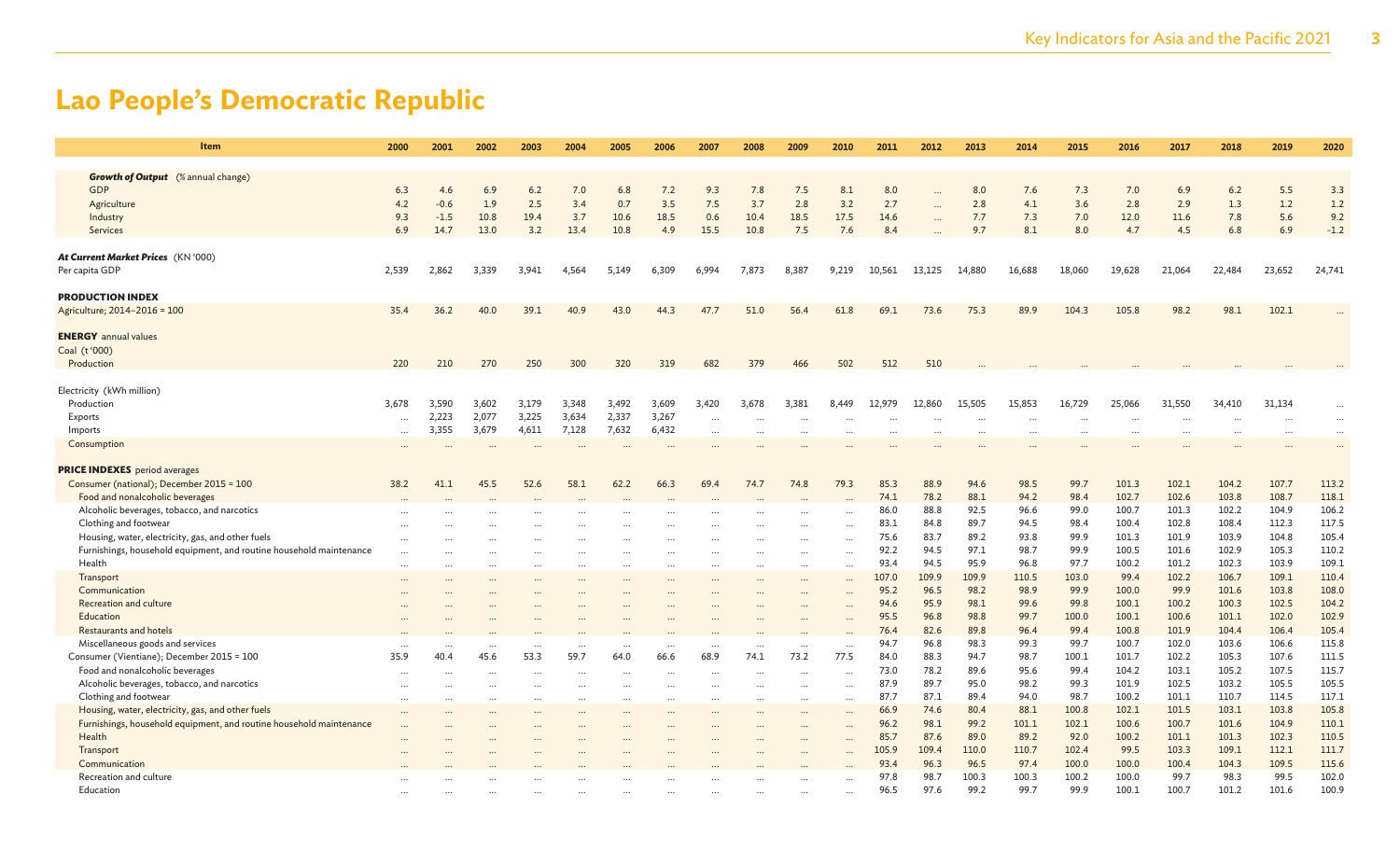| <b>Item</b>                                                            | 2000     | 2001       | 2002       | 2003         | 2004     | 2005        | 2006         | 2007     | 2008                 | 2009              | 2010         | 2011                                                 | 2012       | 2013         | 2014         | 2015       | 2016        | 2017         | 2018       | 2019         | 2020       |
|------------------------------------------------------------------------|----------|------------|------------|--------------|----------|-------------|--------------|----------|----------------------|-------------------|--------------|------------------------------------------------------|------------|--------------|--------------|------------|-------------|--------------|------------|--------------|------------|
| Restaurants and hotels                                                 |          |            |            |              |          |             |              |          |                      |                   |              |                                                      | 82.0       | 92.5         | 97.8         | 99.8       | 101.3       | 102.9        | 105.1      | 106.3        | 107.0      |
| Miscellaneous goods and services                                       |          |            |            |              |          |             |              |          |                      |                   |              | 75.1<br>89.9                                         | 93.7       | 95.5         | 96.8         | 98.5       | 100.9       | 101.9        | 102.7      | 105.0        | 109.8      |
| Implicit GDP deflator; 2002   2012 = 100                               | 81.7     | 89.8       | 100.0      | 113.3        | 125.1    | 134.9       | 156.4        | 161.0    | 170.5                | 171.4             | 176.8        | 190.2                                                | 100.0      | 106.5        | 112.6        | 115.2      | 118.7       | 120.9        | 123.2      | 124.7        | 128.1      |
|                                                                        |          |            |            |              |          |             |              |          |                      |                   |              |                                                      |            |              |              |            |             |              |            |              |            |
| <b>Price Indexes</b> (% annual change)                                 |          |            |            |              |          |             |              |          |                      |                   |              |                                                      |            |              |              |            |             |              |            |              |            |
| Consumer price index (national)                                        | 23.2     | 7.8        | 10.6       | 15.5         | 10.5     | 7.2         | 6.5          | 4.7      | 7.6                  | 0.1               | 6.0          | 7.6                                                  | 4.3        | 6.4          | 4.1          | 1.3        | 1.6         | 0.8          | 2.0        | 3.3          | 5.1        |
| Food and nonalcoholic beverages price index (national)                 | $\ddots$ | $\ddots$   |            | $\ddots$     | $\ddots$ | $\ddots$    | $\cdots$     | $\cdots$ | $\ddots$             | $\ddotsc$         |              | $\ddots$                                             | 5.6        | 12.6         | 6.9          | 4.5        | 4.3         | $-0.1$       | 1.2        | 4.7          | 8.6        |
| Implicit GDP deflator                                                  | 21.8     | 9.9        | 11.4       | 13.3         | 10.4     | 7.8         | 15.9         | 2.9      | 6.0                  | 0.5               | 3.1          | 7.6                                                  |            | 6.5          | 5.7          | 2.3        | 3.0         | 1.9          | 1.9        | 1.2          | 2.8        |
| <b>MONEY AND INTEREST RATES</b> calendar year (KN billion)             |          |            |            |              |          |             |              |          |                      |                   |              |                                                      |            |              |              |            |             |              |            |              |            |
| <b>Net Foreign Assets</b>                                              | 1,527.5  | 1,485.5    | 2,325.9    | 2,724.0      | 3,321.4  | 3,388.6     | 4,912.2      | 7,853.0  | 7,363.6              | 5,499.9           | 6,280.0      | 5,710.9                                              | 5,878.7    | 2,251.4      | 1,803.0      | $-3,188.5$ | $-11,268.3$ | $-7,769.3$   | $-9,248.3$ | $-7,260.4$   | $-1,298.8$ |
| <b>Domestic Claims</b>                                                 | 1,439.4  | 2,436.1    | 2,259.2    | 2,323.4      | 2,465.9  | 2,688.9     | 2,527.7      | 2,928.3  | 5,203.4              | 10,516.1 16,056.0 |              | 22,892.9                                             | 32,556.7   | 42,938.5     | 50,536.1     | 59,560.2   | 70,572.5    | 75,087.6     | 81,984.1   | 85,594.3     | 91,800.7   |
| Net claims on central government                                       | $-419.6$ | $-117.3$   | $-378.9$   | $-131.0$     | $-210.1$ | $-191.4$    | $-89.2$      | $-234.2$ | $-643.4$             | $-627.0$          | $-480.8$     | $-1,211.3$                                           | 2,031.5    | 1,872.2      | 3,654.5      | 4,794.4    | 4,373.2     | 1,722.8      | 6,588.0    | 4,587.0      | 7,370.6    |
| Claims on other financial corporations                                 |          |            |            |              |          |             | $\ddotsc$    |          |                      |                   |              |                                                      |            |              |              |            |             |              |            |              |            |
| Claims on state and local government units                             | 606.4    | 1,021.0    | 1,133.0    | 974.1        | 998.6    | 736.5       | 556.3        | 510.4    | 1,290.8              | 2,578.5           | 3,824.9      | 6,391.5                                              | 6,591.6    | 8,435.0      | 10,436.8     | 11,289.9   | 13,171.5    | 12,825.3     | 12,198.9   | 12,463.7     | 12,179.7   |
| Claims on public nonfinancial corporations                             |          |            |            |              |          |             | $\ddotsc$    |          |                      |                   |              |                                                      |            |              | $\cdots$     |            |             |              |            |              |            |
| Claims on private sector                                               | 1,252.6  | 1,532.4    | 1,505.1    | 1,480.3      | 1,677.4  | 2,143.8     | 2,060.6      | 2,652.1  | 4,556.0              | 8,564.6           |              | 12,711.9 17,712.7 23,933.6 32,631.3                  |            |              | 36,444.8     | 43,476.0   | 53,027.9    | 60,539.4     | 63,197.2   | 68,543.6     | 72,250.4   |
| <b>Broad Money Liabilities (M2)</b>                                    | 2,244.7  | 2,702.3    | 3,435.5    | 4.094.6      | 5,028.7  | 5,416.2     | 7,046.1      |          | 9,838.5 11,559.4     | 15,178.1          | 21,168.8     | 27,246.1 35,704.9                                    |            | 41,783.7     | 52,322.2     | 59,998.9   | 66,539.4    | 74,678.2     | 80,930.3   | 96,186.3     | 112,574.4  |
| Currency outside depository corporations                               | 62.8     | 104.7      | 134.9      | 262.3        | 511.4    | 804.6       | 1.230.6      | 1,837.9  | 2,218.8              | 3,085.8           | 3,799.9      | 4.843.9                                              | 6,019.7    | 6,489.7      | 6,316.0      | 5,879.7    | 5,534.3     | 6,638.2      | 7,148.9    | 8,581.4      | 9,989.2    |
| Transferable deposits                                                  | 271.8    | 261.1      | 358.1      | 436.5        | 537.5    | 610.3       | 767.7        | 1,225.9  | 1,492.1              | 1.704.7           | 2,461.0      | 2,325.4                                              | 2,323.8    | 2,301.2      | 3,030.6      | 3,862.9    | 3,471.9     | 4,103.6      | 4,178.3    | 5,204.3      | 6,016.7    |
| Other deposits                                                         | 1,910.0  | 2,336.5    | 2,942.4    | 3,395.8      | 3,979.8  | 4,001.4     | 5,047.8      | 6,774.7  |                      |                   |              | 7,848.5 10,387.6 14,907.9 20,076.8 27,361.4 32,992.8 |            |              | 42,975.6     | 50,256.3   | 57,533.1    | 63,936.4     | 69,603.2   | 82,400.7     | 96,568.5   |
| Securities other than shares                                           |          |            |            |              |          |             |              |          |                      |                   |              |                                                      |            |              |              |            |             |              |            |              |            |
| <b>Liabilities excluded from Broad Money</b>                           | $-722.2$ | $-1,219.3$ | $-1,149.6$ | $-952.8$     | $-758.6$ | $-661.2$    | $-393.8$     | $-942.9$ | $-1,007.6$           | $-837.9$          | $-1,167.2$   | $-1,357.8$                                           | $-2,730.4$ | $-3,406.3$   | $-16.9$      | 3,627.1    | 7,235.2     | 7,359.9      | 8,194.5    | 17,852.4     | 22,072.5   |
|                                                                        |          |            |            |              |          |             |              |          |                      |                   |              |                                                      |            |              |              |            |             |              |            |              |            |
| Money Supply (M2) (% annual change)                                    |          | 20.4       | 27.1       | 19.2<br>19.2 | 22.8     | 7.7<br>18.7 | 30.1<br>19.6 | 39.6     | 17.5<br>25.0         | 31.3<br>30.4      | 39.5<br>38.0 | 28.7                                                 | 31.0       | 17.0<br>44.5 | 25.2<br>49.0 | 14.7       | 10.9        | 12.2<br>53.1 | 8.4        | 18.9<br>59.1 | 17.0       |
| M2 (% of GDP at current market prices)                                 | 17.4     | 18.2       | 19.4       |              | 20.0     |             |              | 24.3     |                      |                   |              | 42.1                                                 | 43.8       |              |              | 51.2       | 51.5        |              | 53.1       |              | 65.2       |
| <b>Interest Rates</b> period averages (% per annum)                    |          |            |            |              |          |             |              |          |                      |                   |              |                                                      |            |              |              |            |             |              |            |              |            |
| On deposits                                                            |          |            |            |              |          |             |              |          |                      |                   |              |                                                      |            |              |              |            |             |              |            |              |            |
| Savings                                                                | 9.00     | 8.08       | 8.08       | 7.89         | 8.27     | 4.43        | 4.11         | 3.84     | 3.58                 | 3.52              | 3.43         | 3.21                                                 | 3.17       | 3.14         | 3.13         | 2.60       | 1.76        | 1.75         | 1.76       | 1.76         | 1.74       |
| Time: 6 months                                                         | 17.00    | 15.13      | 15.13      | 13.25        | 13.00    | 9.14        | 8.94         | 8.90     | 8.43                 | 7.66              | 7.41         | 6.99                                                 | 6.91       | 6.86         | 6.92         | 5.84       | 3.94        | 3.89         | 3.84       | 3.84         | 3.83       |
| 12 months                                                              | 20.00    | 17.29      | 17.29      | 15.50        | 13.79    | 10.77       | 10.83        | 10.72    | 10.30                | 9.53              | 9.15         | 8.79                                                 | 8.53       | 8.50         | 8.68         | 7.59       | 5.61        | 5.45         | 5.36       | 5.37         | 5.37       |
| On loans and discounts                                                 | 20.50    | 18.33      | 18.33      | 18.83        | 20.83    | 19.53       | 19.72        | 18.40    | 18.53                | 16.28             | 14.34        | 14.09                                                | 14.01      | 13.61        | 12.98        | 11.75      | 9.40        | 9.26         | 9.20       | 9.47         | 9.79       |
| <b>GOVERNMENT FINANCE</b> fiscal year ending 30 September (KN billion) |          |            |            |              |          |             |              |          |                      |                   |              |                                                      |            |              |              |            |             |              |            |              |            |
| <b>Central Government</b>                                              |          |            |            |              |          |             |              |          |                      |                   |              |                                                      |            |              |              |            |             |              |            |              |            |
| Revenue                                                                |          |            |            |              |          |             |              |          | 7,708                | 8,174             | 12,100       | 13,890                                               | 16,992     | 19,587       | 22,356       | 23,858     | 20,920      | 22,615       | 24,758     | 25,305       | $\cdots$   |
| Taxes                                                                  |          |            |            |              |          |             |              |          | 5,761                | 6,337             | 7,669        | 9,236                                                | 11,103     | 12,896       | 14,770       | 15,836     | 16,733      | 17,227       | 17,864     | 18,614       | $\cdots$   |
| Taxes on income, profits, and capital gains                            |          |            |            |              |          |             |              |          | 1,676                | 1,757             | 1,621        | 2,177                                                | 2,990      | 3.082        | 2,784        | 3,232      | 3,346       | 3.444        | 3,692      | 3,856        | $\ddots$   |
| Payable by individuals                                                 |          |            |            |              |          |             |              |          | $\ddotsc$            |                   |              |                                                      |            |              | $\cdots$     | $\cdots$   | $\cdots$    |              |            |              | $\cdots$   |
| Payable by corporations and other enterprises                          |          |            |            |              |          |             |              |          |                      |                   |              |                                                      |            |              |              |            |             |              |            |              | $\cdots$   |
| Other taxes on income, profits, and capital gains                      |          |            |            |              |          |             |              |          | $\ddot{\phantom{a}}$ |                   |              |                                                      |            |              | $\ddotsc$    |            |             |              |            |              | $\cdots$   |
| Taxes on payroll and workforce                                         |          |            |            |              |          |             |              |          | $\ddotsc$            |                   |              |                                                      | $\cdots$   | $\ddotsc$    | $\ddotsc$    |            |             |              | $\cdots$   |              | $\ddots$   |
| Taxes on property                                                      |          |            |            |              |          |             |              |          | 78                   | 64                | 78           | 98                                                   | 55         | 181          | 114          | 131        | 105         | 111          | 188        | 201          | $\ddots$   |
| Taxes on goods and services                                            |          |            |            |              |          |             |              |          | 3.311                | 3,741             | 5,080        | 5,881                                                | 6,906      | 8,336        | 10,214       | 10,887     | 11,488      | 12,099       | 12,886     | 13,545       |            |
| Taxes on international trade and transaction                           |          |            |            |              |          |             |              |          | 696                  | 775               | 891          | 1,080                                                | 1,152      | 1,297        | 1,658        | 1,586      | 1,794       | 1,572        | 1,097      | 1,012        | $\ddotsc$  |
| Other taxes                                                            |          |            |            |              |          |             |              |          | $\cdots$             |                   |              |                                                      |            |              | $\ddotsc$    | $\ddotsc$  |             |              |            |              | $\cdot$    |
| Social contributions                                                   |          |            |            |              |          |             |              |          |                      |                   |              |                                                      |            |              |              |            |             |              |            |              |            |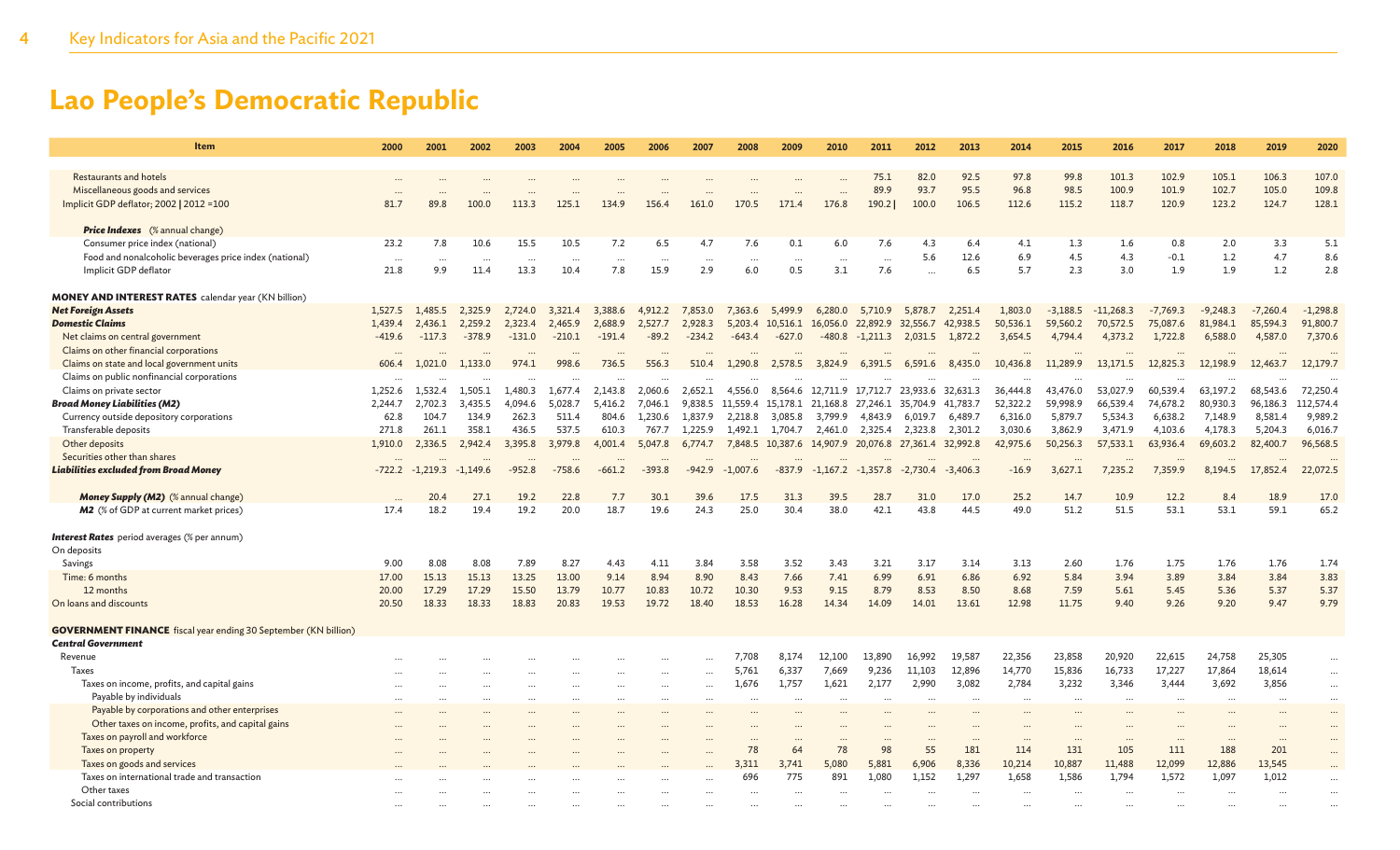| <b>Item</b>                                                         | 2000       | 2001       | 2002       | 2003       | 2004       | 2005       | 2006         | 2007                 | 2008            | 2009             | 2010                 | 2011            | 2012            | 2013                 | 2014             | 2015              | 2016              | 2017              | 2018                 | 2019              | 2020     |
|---------------------------------------------------------------------|------------|------------|------------|------------|------------|------------|--------------|----------------------|-----------------|------------------|----------------------|-----------------|-----------------|----------------------|------------------|-------------------|-------------------|-------------------|----------------------|-------------------|----------|
| Grants                                                              |            |            |            |            |            |            |              |                      | 1,269           | 1,143            | 3,562                | 3,709           | 4,565           | 4,913                | 5,170            | 5,323             | 1,921             | 2,197             | 2,929                | 2,632             | $\cdots$ |
| Other revenue                                                       |            |            |            |            |            |            |              |                      | 678             | 694              | 870                  | 945             | 1,324           | 1,778                | 2,416            | 2,698             | 2,267             | 3,192             | 3,965                | 4,059             |          |
| Expense                                                             |            |            |            |            |            |            |              |                      | 5,134           | 5,720            | 6,491                | 7,531           | 8,965           | 15,782               | 16,539           | 17,462            | 17,928            | 17,174            | 18,667               | 19,927            | $\dots$  |
| <b>Compensation of employees</b>                                    |            |            |            |            |            |            |              |                      | 2,435           | 2,803            | 2,688                | 3,140           | 4,013           | 8,884                | 8,488            | 8,765             | 9,206             | 9,807             | 10,184               | 10,346            | $\cdots$ |
| Use of goods and services                                           |            |            |            |            |            |            |              |                      | 1,404           | 1,535            | 1,859                | 2,095           | 2,346           | 3,709                | 4,821            | 5,014             | 4,508             | 2,757             | 2,929                | 3,141             | $\cdots$ |
|                                                                     |            |            |            |            |            |            |              |                      |                 |                  |                      |                 |                 |                      |                  |                   |                   |                   |                      |                   | $\cdots$ |
| Consumption of fixed capital                                        |            |            |            |            |            |            |              | $\ddotsc$            | $\cdots$<br>361 | $\ddotsc$<br>264 | $\ddotsc$<br>398     | $\cdots$<br>447 | $\ddots$<br>591 | $\ddotsc$<br>1,005   | $\cdots$<br>881  | $\ddots$<br>1,126 | $\cdots$<br>1,387 | $\cdots$<br>1,947 | $\ddotsc$<br>2,597   | $\cdots$<br>2,868 | $\cdots$ |
| Interest<br>Subsidies                                               |            |            |            |            |            |            | $\ddotsc$    | $\cdots$             | 492             |                  |                      |                 |                 |                      |                  |                   |                   |                   |                      |                   | $\cdots$ |
|                                                                     |            |            |            |            |            |            |              |                      | 27              | 551<br>19        | 791                  | 872<br>28       | 961<br>27       | 1,096<br>23          | 1,100            | 1,258<br>30       | 1,453             | 1,212<br>36       | 1,310<br>39          | 1,620             | $\cdots$ |
| Grants                                                              |            |            |            |            |            |            |              | $\ddotsc$            |                 |                  | 19                   |                 |                 |                      | 41               |                   | 42                |                   |                      | 43                | $\cdots$ |
| Social benefits                                                     |            |            |            |            |            |            |              | $\sim$               | $\cdots$        | $\ddotsc$        | $\ddot{\phantom{a}}$ |                 |                 |                      | $\ddots$         |                   |                   |                   | $\ddot{\phantom{a}}$ |                   | $\cdots$ |
| Other expense                                                       |            |            |            |            |            |            |              |                      | 414             | 548              | 737                  | 950             | 1,027           | 1,065                | 1,208            | 1,269             | 1,332             | 1,414             | 1,609                | 1,908             | $\cdots$ |
| Net operating balance                                               |            |            |            |            |            |            |              |                      | $\ddotsc$       |                  |                      |                 |                 |                      | $\cdot \cdot$    |                   | $\cdot \cdot$     |                   |                      |                   | $\cdots$ |
| Gross operating balance                                             |            |            |            |            |            |            |              |                      | 2,575           | 2,453            | 5,609                | 6,359           | 8,028           | 3,805                | 5,817            | 6,396             | 2,992             | 5,442             | 6,091                | 5,378             | $\cdots$ |
| <b>Transactions in Nonfinancial Assets</b>                          |            |            |            |            |            |            |              |                      |                 |                  |                      |                 |                 |                      |                  |                   |                   |                   |                      |                   |          |
| Net/gross investment in nonfinancial assets                         |            |            |            |            |            |            |              |                      | 3,608           | 3,276            | 6,137                | 6,928           | 8,565           | 8,379                | 9,308            | 10,782            | 9,297             | 12,805            | 12,501               | 9,819             | $\cdots$ |
| Fixed assets                                                        |            |            |            |            |            |            |              |                      | 3,608           | 3,276            | 6,137                | 6,928           | 8,565           | 8,379                | 9,308            | 10,782            | 9,297             | 12,805            | 12,501               | 9,819             | $\ddots$ |
| Inventories                                                         |            |            |            |            |            |            |              | $\ddotsc$            |                 | $\cdots$         |                      |                 |                 | $\ddotsc$            |                  | $\ddotsc$         | $\cdots$          |                   |                      |                   | $\cdots$ |
| Valuables                                                           |            |            |            |            |            |            |              | $\ddot{\phantom{a}}$ | $\cdots$        |                  |                      |                 |                 |                      | $\ddotsc$        |                   |                   |                   |                      |                   | $\cdots$ |
| Nonproduced assets                                                  |            |            |            |            |            |            |              | $\ddotsc$            | $\cdots$        | $\ddotsc$        |                      |                 |                 | $\ddot{\phantom{a}}$ | $\cdots$         |                   |                   |                   | $\ddotsc$            |                   | $\cdots$ |
| Expenditure                                                         | $\ddotsc$  |            | $\cdots$   |            | $\ddotsc$  |            |              |                      | 8,741           | 8,996            | 12,628               | 14,460          | 17,530          | 24,162               | 25,847           | 28,244            | 27,225            | 29,979            | 31,168               | 29,746            | $\cdots$ |
| Net lending/Net borrowing                                           |            |            |            |            |            |            |              |                      | $-1,033$        | $-823$           | $-527$               | $-570$          | $-537$          | $-4,575$             | $-3,490$         | $-4,386$          | $-6,305$          | $-7,363$          | $-6,410$             | $-4,441$          | $\cdots$ |
| Primary balance                                                     |            |            |            |            |            |            |              |                      | $-672$          | $-559$           | $-130$               | $-123$          | 54              | $-3,569$             | $-2,610$         | $-3,260$          | $-4,918$          | $-5,416$          | $-3,813$             | $-1,572$          | $\cdots$ |
| <b>Transactions in Financial Assets and Liabilities (Financing)</b> |            |            |            |            |            |            |              |                      |                 |                  |                      |                 |                 |                      |                  |                   |                   |                   |                      |                   |          |
| Net acquisition of financial assets                                 |            |            |            |            |            |            |              |                      | 86              | $-608$           | 1,005                | 1,412           | $-1,634$        | $-1,460$             | 1,915            | 480               | 177               | 1,077             | $-2,492$             | 981               | $\ldots$ |
| Domestic                                                            |            |            |            |            |            |            |              |                      | 86              | $-608$           | 1,005                | 1,412           | $-1,634$        | $-1,460$             | 1,915            | 480               | 177               | 1,077             | $-2,492$             | 981               | $\cdots$ |
| External                                                            |            |            |            |            |            |            |              | $\ddotsc$            |                 |                  | $\ddotsc$            | $\cdots$        | $\cdots$        | $\cdots$             |                  |                   |                   | $\cdots$          | $\cdots$             | $\cdots$          | $\cdots$ |
| Net incurrence of liabilities                                       |            |            |            |            |            |            |              | $\ddotsc$            | 1,159           | 912              | 1,178                | 1,322           | 719             | 438                  | 1,284            | 3,743             | 3,254             | 8,309             | 3,703                | 4,262             | $\cdots$ |
| Domestic                                                            |            |            |            |            |            |            | $\ddotsc$    |                      | $-204$          | $-132$           | 97                   | 60              | $-320$          | $-542$               | $-476$           | $-368$            | $-1,136$          | 1,119             | $-523$               | 52                | $\ldots$ |
| External                                                            |            |            |            |            |            |            |              | $\ddotsc$            | 1,363           | 1,044            | 1,081                | 1,262           | 1,038           | 981                  | 1,761            | 4,111             | 4,390             | 7,190             | 4,226                | 4,210             | $\cdots$ |
|                                                                     |            |            |            |            |            |            |              |                      |                 |                  |                      |                 |                 |                      |                  |                   |                   |                   |                      |                   |          |
| <b>Government Finance</b> (% of GDP at current market prices)       |            |            |            |            |            |            |              |                      |                 |                  |                      |                 |                 |                      |                  |                   |                   |                   |                      |                   |          |
| Revenue                                                             |            |            |            |            |            |            |              |                      | 16.7            | 16.4             | 21.7                 | 21.5            | 20.8            | 20.9                 | 20.9             | 20.3              | 16.2              | 16.1              | 16.2                 | 15.6              | $\cdots$ |
| <b>Taxes</b>                                                        |            |            |            |            |            |            |              |                      | 12.5            | 12.7             | 13.8                 | 14.3            | 13.6            | 13.7                 | 13.8             | 13.5              | 12.9              | 12.2              | 11.7                 | 11.4              |          |
| Taxes payable by individuals                                        |            |            |            |            |            |            |              |                      |                 |                  |                      |                 |                 |                      | $\cdot$ .        |                   | $\ddotsc$         |                   |                      |                   |          |
| Taxes payable by corporations and other enterprises                 |            |            |            |            |            |            |              |                      |                 |                  |                      |                 |                 |                      |                  |                   |                   |                   |                      |                   |          |
| Expenditure                                                         |            |            |            |            |            |            |              |                      | 18.9            | 18.0             | 22.7                 | 22.3            | 21.5            | 25.7                 | $\ddots$<br>24.2 | 24.1              | 21.1              | 21.3              | 20.4                 | 18.3              |          |
| Net lending/Net borrowing                                           |            |            |            |            |            |            |              |                      | $-2.2$          | $-1.6$           | $-0.9$               | $-0.9$          | $-0.7$          | $-4.9$               | $-3.3$           | $-3.7$            | $-4.9$            | $-5.2$            | $-4.2$               | $-2.7$            | $\cdots$ |
| Primary balance                                                     |            |            |            |            |            |            |              |                      | $-1.5$          | $-1.1$           | $-0.2$               | $-0.2$          | 0.1             | $-3.8$               | $-2.4$           | $-2.8$            | $-3.8$            | $-3.8$            | $-2.5$               | $-1.0$            | $\ldots$ |
|                                                                     |            |            |            |            |            |            |              | $\ddotsc$            |                 |                  |                      |                 |                 |                      |                  |                   |                   |                   |                      |                   | $\ddots$ |
| <b>EXTERNAL TRADE</b> calendar year (\$ million)                    |            |            |            |            |            |            |              |                      |                 |                  |                      |                 |                 |                      |                  |                   |                   |                   |                      |                   |          |
|                                                                     |            |            |            |            |            |            |              |                      |                 |                  |                      |                 |                 |                      |                  |                   |                   |                   |                      |                   |          |
| Exports, fob<br>Imports, cif   fobh                                 | 330<br>535 | 320<br>510 | 301<br>447 | 336<br>462 | 363<br>713 | 553<br>882 | 882<br>1,060 | 923<br>1,065         | 1,092           | 1,053            | 1,746                | 2,190           | 2,191           | 2,264<br>3,051       | 3,276            | 3,653             | 4,245             | 4,873             | 5,295                | 5,764             | 6,143    |
|                                                                     |            |            |            |            |            |            |              |                      | 1,403           | 1,461            | 2,060                | 2,404           | 3,046           |                      | 4,976            | 5,675             | 5,372             | 5,667             | 6,164                | 6,252             | 5,374    |
| Trade balance                                                       | $-205$     | $-191$     | $-146$     | $-127$     | $-349$     | $-329$     | $-178$       | $-142$               | $-311$          | $-408$           | $-314$               | $-215$          | $-855$          | $-786$               | $-1,699$         | $-2,022$          | $-1,128$          | $-794$            | $-869$               | $-487$            | 769      |
| <b>External Trade</b> (% annual change)                             |            |            |            |            |            |            |              |                      |                 |                  |                      |                 |                 |                      |                  |                   |                   |                   |                      |                   |          |
| Exports                                                             | 9.6        | $-3.3$     | $-5.9$     | 11.6       | 8.3        | 52.2       | 59.5         | 4.6                  | 18.3            | $-3.6$           | 65.9                 | 25.4            | 0.1             | 3.3                  | 44.7             | 11.5              | 16.2              | 14.8              | 8.7                  | 8.9               | 6.6      |
| Imports                                                             | $-3.4$     | $-4.7$     | $-12.4$    | 3.4        | 54.2       | 23.8       | 20.2         | 0.5                  | 31.7            | 4.1              | 41.0                 | 16.7            | 26.7            | 0.1                  | 63.1             | 14.1              | $-5.3$            | 5.5               | 8.8                  | 1.4               | $-14.0$  |
|                                                                     |            |            |            |            |            |            |              |                      |                 |                  |                      |                 |                 |                      |                  |                   |                   |                   |                      |                   |          |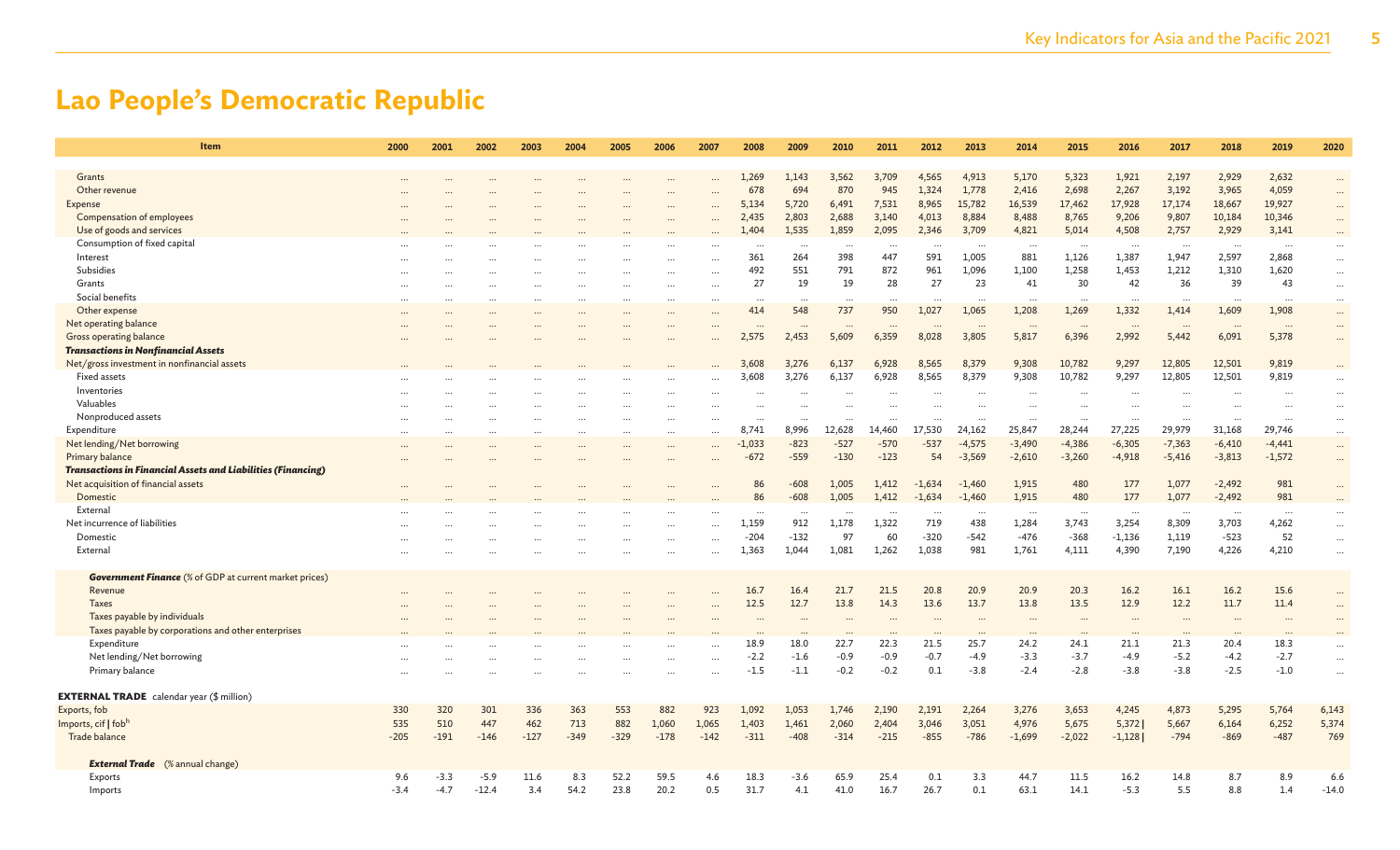| <b>Item</b>                                                        | 2000              | 2001              | 2002           | 2003            | 2004          | 2005          | 2006           | 2007             | 2008                 | 2009              | 2010             | 2011                     | 2012            | 2013              | 2014           | 2015              | 2016                   | 2017              | 2018                 | 2019                   | 2020              |
|--------------------------------------------------------------------|-------------------|-------------------|----------------|-----------------|---------------|---------------|----------------|------------------|----------------------|-------------------|------------------|--------------------------|-----------------|-------------------|----------------|-------------------|------------------------|-------------------|----------------------|------------------------|-------------------|
| <b>Direction of Trade</b> calendar year (\$ million)               |                   |                   |                |                 |               |               |                |                  |                      |                   |                  |                          |                 |                   |                |                   |                        |                   |                      |                        |                   |
| Exports, total                                                     | 335.9             | 309.1             | 311.0          | 328.7           | 387.7         | 555.1         | 1.032.5        | 1,077.3          | 1.323.8              | 1.281.1           | 1,898.0          | 2,812.0                  | 3.035.7         | 3.563.5           | 4.380.8        | 3.814.1           | 4.185.1                | 4,804.6           | 5.696.8              | 5,857.7                | 6,261.0           |
| 1. Thailand                                                        | 71.5              | 84.1              | 88.2           | 97.9            | 108.2         | 212.1         | 493.4          | 447.8            | 582.0                | 439.7             | 715.7            | 1.067.9                  | .173.7          | 1.277.5           | 1.331.9        | 1.381.8           | 1,780.4                | 2.115.6           | 2.478.4              | 2,422.6                | 2,825.3           |
| 2. China, People's Republic of                                     | 6.1               | 7.0               | 9.1            | 10.6            | 11.9          | 24.1          | 46.8           | 80.2             | 141.0                | 317.5             | 530.2            | 756.5                    | 740.6           | 962.9             | 1,661.4        | 1,224.6           | 1,267.5                | 1,421.2           | 1,917.6              | 2,037.3                | 1,982.7           |
| 3. Viet Nam                                                        | 99.7              | 64.2              | 59.1           | 57.3            | 70.1          | 92.0          | 157.2          | 199.3            | 262.9                | 234.4             | 275.2            | 434.0                    | 419.5           | 630.2             | 762.4          | 553.3             | 327.5                  | 349.6             | 412.4                | 435.5                  | 416.1             |
|                                                                    | 11.3              |                   |                |                 |               |               |                |                  | 17.1                 |                   |                  |                          |                 |                   |                |                   |                        |                   |                      |                        | 113.8             |
| 4. Japan<br>5. United States                                       | 9.2               | 6.5<br>3.8        | 6.3<br>2.7     | 7.0<br>4.2      | 7.6<br>3.5    | 7.6<br>4.2    | 11.7<br>8.8    | 11.3<br>19.8     | 41.9                 | 25.3<br>43.3      | 35.5<br>58.4     | 91.6<br>55.5             | 116.6<br>23.6   | 101.5<br>28.8     | 109.6<br>31.1  | 91.9<br>42.6      | 108.7<br>51.9          | 140.7<br>90.8     | 146.9<br>133.9       | 149.8<br>139.9         | 98.9              |
|                                                                    | 20.6              | 25.5              | 22.3           | 23.1            | 26.8          | 28.9          | 35.9           | 44.6             | 43.6                 | 49.8              | 55.1             | 75.6                     | 70.8            | 86.9              | 85.3           | 75.7              | 75.2                   | 81.7              | 99.4                 | 109.6                  | 104.4             |
| 6. Germany<br>7. India                                             |                   |                   | 0.1            | 0.1             | 0.1           | 0.1           | 0.3            | 0.2              | 0.5                  | 0.2               | 18.9             | 63.3                     | 132.8           | 105.4             | 56.3           | 135.0             | 162.2                  | 234.5             | 16.3                 | 2.5                    | 2.0               |
| 8. Netherlands                                                     | $\ddotsc$<br>11.7 | $\ddotsc$<br>10.0 | 11.1           | 10.7            | 11.3          | 13.9          | 14.5           | 11.0             | 9.6                  | 14.1              | 14.2             | 30.5                     | 40.9            | 47.1              | 40.4           | 23.0              | 33.0                   | 52.3              | 52.8                 | 37.1                   | 37.6              |
| 9. Switzerland                                                     | 4.2               | 2.3               | 1.6            | 2.7             | 3.1           | 3.8           | 1.5            | 2.4              | 1.2                  | 0.6               | 1.2              | 1.9                      | 4.1             | 4.5               | 4.1            | 4.4               | 53.9                   | 8.1               | 28.3                 | 54.1                   | 46.4              |
| 10. Korea, Republic of                                             | 0.5               | 0.5               | 0.1            | 0.1             | 1.4           | 2.0           | 16.8           | 66.4             | 50.0                 | 16.5              | 18.9             | 4.1                      | 10.7            | 11.8              | 17.0           | 26.8              | 23.1                   | 25.1              | 28.4                 | 36.9                   | 41.4              |
|                                                                    |                   |                   |                |                 |               |               |                |                  |                      |                   |                  |                          |                 |                   |                |                   |                        |                   |                      |                        |                   |
| Imports, total                                                     | 654.9             | 681.0             | 687.1          | 765.0           | 999.4         | .201.8        | L.563.6        | 1,994.8          | 2.696.0              | 2.753.2           | 448.7<br>3       | .421.9<br>$\overline{4}$ | 6.109.5         | 7.031.0           | 7,675.8        | 7.229.0           | 6,403.7                | 6.912.8           | 7.329.7              | 7.268.8                | 6,631.1           |
| 1. Thailand                                                        | 403.8             | 435.3             | 427.9          | 483.3           | 616.3         | 815.5         | 1,084.5        | 1,389.6          | ,862.4               | 1,735.0           | 2,263.0          | 2,901.9                  | 3,780.6         | 3,920.8           | 4,230.4        | 4,419.5           | 4,204.6                | 4,178.7           | 4,337.9              | 4,067.7                | 3,530.7           |
| 2. China, People's Republic of                                     | 36.5              | 57.7              | 57.5           | 104.1           | 106.6         | 111.7         | 178.8          | 188.1            | 284.2                | 398.9             | 505.0            | 500.4                    | 990.3           | 1,823.8           | 1,958.5        | 1,352.1           | 1,071.3                | 1,511.2           | 1,552.8              | 1,895.2                | 1,645.2           |
| 3. Viet Nam                                                        | 74.9              | 68.2              | 68.6           | 54.9            | 72.5          | 73.4          | 100.7          | 116.3            | 169.9                | 179.5             | 210.3            | 290.5                    | 446.7           | 485.3             | 505.9          | 554.7             | 506.4                  | 549.4             | 630.3                | 744.4                  | 669.3             |
| 4. Japan                                                           | 22.8              | 12.5              | 18.9           | 14.5            | 14.8          | 20.6          | 21.7           | 40.2             | 66.6                 | 80.4              | 65.8             | 82.8                     | 145.6           | 128.7             | 146.4          | 111.0             | 124.1                  | 123.2             | 141.7                | 101.6                  | 156.2             |
| 5. Korea, Republic of                                              | 4.7               | 6.6               | 4.8            | 8.4             | 9.5           | 14.8          | 24.7           | 59.0             | 56.4                 | 59.1              | 119.0            | 163.7                    | 174.9           | 198.3             | 165.4          | 180.6             | 136.9                  | 100.7             | 88.8                 | 79.9                   | 52.8              |
| 6. Russian Federation                                              | 1.6               | 4.0               | 4.3            | 2.4             | 6.9           | 11.5          | 3.8            | 2.3              | 6.0                  | 10.7              | 7.4              | 8.8                      | 10.4            | 39.6              | 39.7           | 16.6              | 13.9                   | 12.1              | 157.7                | 37.4                   | 9.6               |
| 7. Singapore                                                       | 31.7              | 27.8              | 28.0           | 21.6            | 40.8          | 42.5          | 43.5           | 41.4             | 27.1                 | 38.9              | 24.4             | 36.8                     | 31.9            | 28.0              | 126.6          | 260.4             | 46.5                   | 33.8              | 46.2                 | 56.6                   | 19.8              |
| 8. Germany                                                         | 3.5               | 7.1               | 4.0            | 7.3             | 27.0          | 10.8          | 11.6           | 33.5             | 24.2                 | 17.5              | 23.4             | 40.8                     | 164.3           | 51.9              | 117.6          | 48.2              | 37.3                   | 36.2              | 37.0                 | 25.0                   | 61.0              |
| 9. Australia                                                       | 4.0               | 8.0               | 12.2           | 7.6             | 17.6          | 19.2          | 19.8           | 23.3             | 14.9                 | 9.2               | 23.9             | 25.8                     | 39.2            | 40.5              | 34.0           | 21.0              | 17.5                   | 20.5              | 21.5                 | 20.5                   | 100.7             |
| 10. Switzerland                                                    | 0.4               | 0.3               | 0.8            | 0.6             | 1.1           | 1.7           | 1.9            | 1.8              | 3.0                  | 2.2               | 1.4              | 1.3                      | 5.0             | 36.8              | 10.4           | 3.7               | 4.4                    | 4.7               | 5.7                  | 5.6                    | 151.8             |
| <b>BALANCE OF PAYMENTS</b> <sup>i</sup> calendar year (\$ million) |                   |                   |                |                 |               |               |                |                  |                      |                   |                  |                          |                 |                   |                |                   |                        |                   |                      |                        |                   |
| Current account                                                    | $-5.3$            | $-69.4$           | 3.3            | $-43.3$         | $-189.4$      | $-192.4$      | 41.2           | 76.2             | 91.3                 | $-60.9$           | 29.3             | 158.2                    | $-747.9$        | $-937.9$          | $-1.924.5$     | $-2,267.6$        | $-1,384.7$             | $-1,259.8$        | $-1,649.0$           | $-1,319.6$             | $-120.3$          |
| Balance on goods                                                   | $-205.0$          | $-190.8$          | $-146.3$       | $-126.6$        | $-349.4$      | $-328.9$      | $-178.2$       | $-142.0$         | $-311.3$             | $-408.4$          | $-314.0$         | $-214.6$                 | $-855.2$        | $-786.5$          | $-1,699.4$     | $-2,022.0$        | $-1,127.6$             | $-794.2$          | $-906.8$             | $-465.9$               | 769.2             |
| Exports                                                            | 330.3             | 319.5             | 300.6          | 335.5           | 363.3         | 553.1         | 882.0          | 922.7            | 1.091.9              | 1.052.7           | 1.746.4          | 2,189.6                  | 2,191.3         | 2.264.5           | 3,276.5        | 3,653.3           | 4,244.8                | 4,873.2           | 5,407.8              | 5,806.0                | 6,143.1           |
| Imports                                                            | $-535.3$          | $-510.3$          | $-446.9$       | $-462.1$        | $-712.7$      | $-882.0$      | $-1,060.2$     | 1.064.7          | .403.2               | $-1.461.1$        | $-2.060.4$       | -2,404.21                | 3.046.5         | 3,050.9           | 4,975.9        | 5,675.3           | 5,372.4                | 5,667.3           | 6,314.6              | 6,271.9                | 5,373.9           |
| <b>Balance on services</b>                                         | 83.4              | 87.7              | 101.6          | 43.5            | 81.4          | 69.3          | 92.8           | 115.9            | 261.7                | 214.6             | 164.7            | 150.0                    | $-95.3$         | $-276.5$          | $-385.6$       | $-234.4$          | $-187.6$               | $-335.8$          | $-264.0$             | $-67.1$                | $-99.3$           |
| Credit                                                             | 182.9             | 171.9             | 180.9          | 131.0           | 182.7         | 209.3         | 231.2          |                  | 446.4                | 439.0             | 561.3            | 598.0                    | 643.4           | 780.6             | 764.4          | 844.1             | 834.9                  | 780.6             | 985.4                | 1,179.2                | 346.2             |
| Debit                                                              | $-99.5$           | $-84.2$           | $-79.3$        | $-87.5$         | $-101.3$      | $-140.0$      | $-138.4$       |                  | $-184.7$             | $-224.4$          | $-396.6$         | $-448.0$                 | 738.6           | 1.057.2           | 1,150.1        | 1,078.5           | 1,022.4                | 1,116.4           | 1,249.4              | 1,246.3                | 445.5             |
| Balance on primary income                                          |                   |                   |                |                 |               |               |                |                  |                      |                   |                  |                          | $-79.2$         | $-148.6$          | $-149.2$       | $-232.1$          | $-324.7$               | $-446.4$          | $-785.8$             | $-1,084.4$             | $-1,042.1$        |
| Credit                                                             |                   |                   |                |                 |               |               |                |                  |                      |                   |                  |                          | 134.3           | 113.8             | 122.4          | 127.2             | 129.4                  | 124.6             | 71.3                 | 94.3                   | 82.9              |
| Debit                                                              |                   |                   |                |                 |               | $\ddotsc$     | $\ddotsc$      |                  |                      |                   | $\ddotsc$        | $\cdots$                 | 213.5           | 262.4             | 271.5          | 359.3             | 454.1                  | 571.0             | 857.1                | 1,178.7                | 1,125.0           |
| Balance on secondary income                                        | 116.3             | 33.7              | 48.0           | 39.8            | 78.6          | 67.2          | 126.6          | 102.3            | 140.9                | 132.9             | 178.6            | 222.8                    | 281.8           | 273.6             | 309.8          | 220.9             | 255.1                  | 316.6             | 307.6                | 297.8                  | 251.9             |
| Credit                                                             | 158.5             | 91.6              | 124.8          | 111.0           | 119.2         | 124.2         | 151.5          | $\cdots$         |                      |                   |                  | $\cdots$                 | 337.9           | 333.9             | 357.3          | 343.6             | 355.7                  | 428.1             | 470.3                | 419.1                  | 379.5             |
| Debit                                                              | $-42.2$           | $-57.9$           | $-76.8$        | $-71.2$         | $-40.6$       | $-57.0$       | $-24.9$        |                  | $\ddotsc$            |                   | $\cdots$         | $\ldots$                 | 56.1            | 60.3              | 47.6           | 122.7             | 100.5                  | 111.6             | 162.7                | 121.3                  | 127.6             |
| Capital account                                                    |                   |                   |                | $\cdots$        |               | $\ddotsc$     | $\ddotsc$      |                  | $\ddot{\phantom{a}}$ |                   |                  | $\cdots$                 | 49.5            | 44.0              | 50.4           | 35.9              | 22.0                   | 21.8              | 12.5                 | 14.9                   | 12.6              |
| <b>Financial account</b>                                           | 115.2             | 130.5             | 68.9           | 118.6           | 94.1          | 154.4         | 229.9          | 399.9            | 419.6                | 644.4             | 401.9            | 947.8                    | $-830.5$        | $-1.752.8$        | $-1,908.0$     | $-2,918.9$        | $-2,533.8$             | $-2,172.5$        | $-2,192.0$           | $-1,943.4$             | $-1,001.4$        |
| Direct investment                                                  | 33.9              | 23.9              | 4.5            | 19.5            | 16.9          | 27.7          | 187.3          | 323.5            | 227.8                | 318.6             | 278.8            | 466.9                    | $-634.6$        | $-710.0$          | $-860.6$       | $-1,038.1$        | $-920.1$               | $-1,676.6$        | $-1,358.0$           | $-755.5$               | $-967.7$          |
| Portfolio investment                                               |                   |                   |                |                 |               |               |                |                  |                      |                   | 53.8             | 11.5                     | $-2.1$          | $-172.8$          | $-366.7$       | $-537.8$          | $-513.9$               | $-326.1$          | $-521.9$             | 41.3                   | 265.7             |
| <b>Financial derivatives</b>                                       |                   |                   |                |                 |               |               |                |                  |                      |                   |                  |                          |                 |                   |                |                   |                        |                   |                      |                        |                   |
| Other investment                                                   | 81.3              | 106.6             | 64.4           | 99.1<br>$-55.7$ | 77.2<br>107.2 | 126.7<br>48.8 | 42.6           | 76.4<br>$-283.0$ | 191.8                | 325.8<br>$-587.2$ | 69.3<br>$-327.7$ | 469.5                    | $-193.8$        | $-870.0$          | $-680.7$       | $-1,343.0$        | $-1,099.8$             | $-169.9$          | $-312.1$<br>$-698.2$ | $-1,229.2$<br>$-514.9$ | $-299.4$          |
| Net errors and omissions<br>Overall balance                        | $-75.3$<br>34.7   | $-68.6$<br>$-7.4$ | $-9.7$<br>62.5 | 19.6            | 11.9          | 10.8          | -173.9<br>97.2 | 193.1            | $-410.3$<br>100.6    | $-3.7$            | 103.5            | $-1,157.0$<br>$-51.1$    | $-71.3$<br>60.9 | -936.5<br>$-77.7$ | 119.8<br>153.8 | $-516.1$<br>171.1 | $-1,342.9$<br>$-171.9$ | $-733.6$<br>201.0 | $-142.7$             | 123.8                  | $-572.0$<br>321.7 |
| Reserves and related items                                         | $-34.7$           | 7.4               | $-62.5$        | $-19.6$         | $-11.9$       | $-10.8$       | -97.2          | $-193.1$         | $-100.6$             | 3.7               | $-103.5$         | 51.1                     | 60.9            | $-77.7$           | 153.8          | 171.1             | $-171.9$               | 201.0             | $-142.7$             | 123.8                  | 321.7             |
| International investment position                                  |                   |                   |                |                 |               |               |                |                  |                      |                   |                  |                          |                 |                   |                |                   |                        |                   |                      |                        |                   |
|                                                                    |                   | $\ddots$          |                |                 |               |               |                |                  |                      |                   |                  |                          |                 | $\cdots$          |                |                   |                        |                   |                      |                        |                   |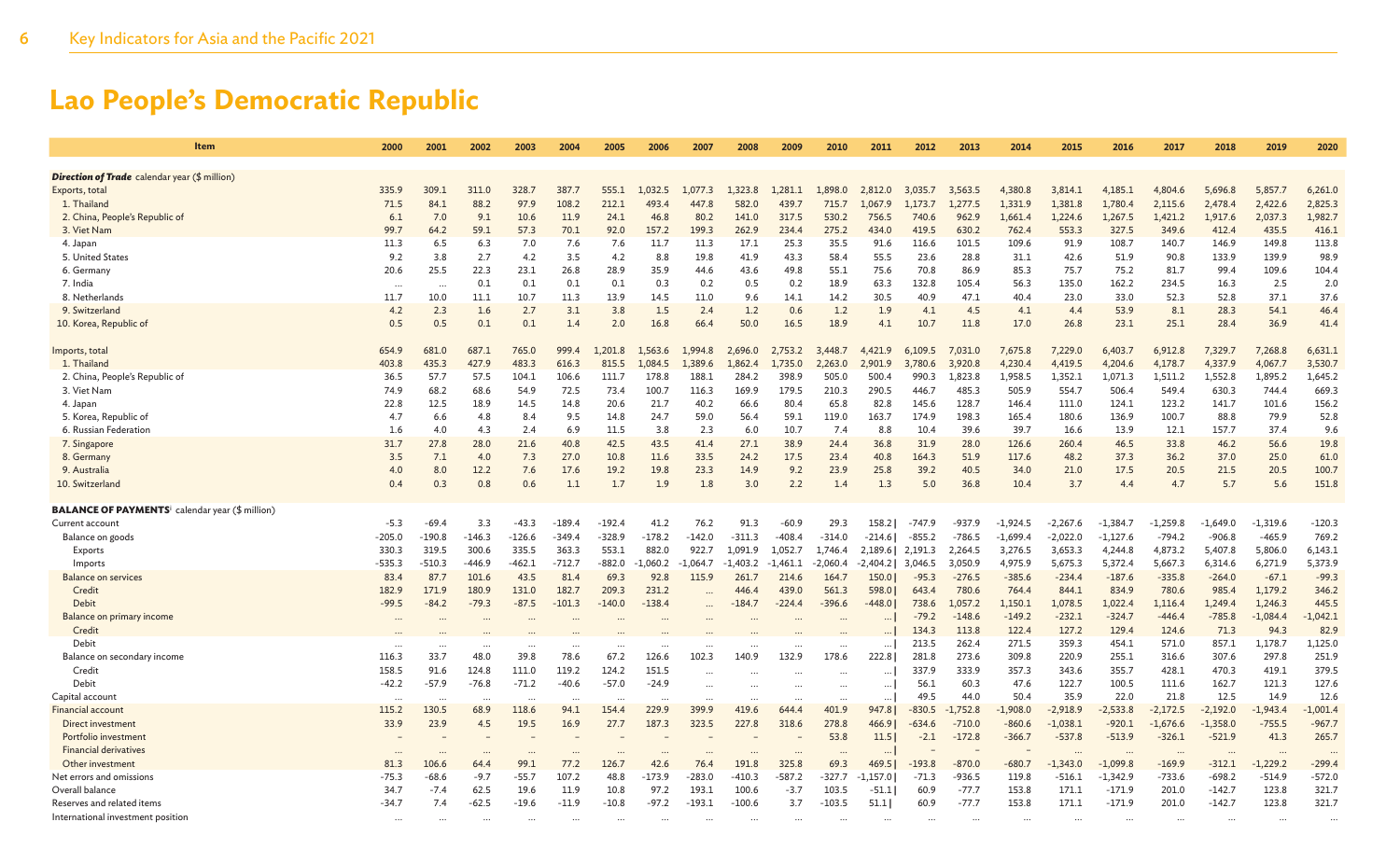| <b>Item</b>                                                    | 2000    | 2001    | 2002    | 2003    | 2004    | 2005    | 2006                     | 2007    | 2008    | 2009    | 2010    | 2011    | 2012    | 2013    | 2014                     | 2015     | 2016     | 2017     | 2018     | 2019      | 2020     |
|----------------------------------------------------------------|---------|---------|---------|---------|---------|---------|--------------------------|---------|---------|---------|---------|---------|---------|---------|--------------------------|----------|----------|----------|----------|-----------|----------|
| <b>Balance of Payments</b> (% of GDP at current market prices) |         |         |         |         |         |         |                          |         |         |         |         |         |         |         |                          |          |          |          |          |           |          |
| Exports                                                        | 20.2    | 19.3    | 17.1    | 16.7    | 15.3    | 20.4    | 24.9                     | 21.9    | 20.7    | 17.9    | 25.9    | 27.2    | 21.5    | 18.9    | 24.7                     | 25.3     | 26.7     | 28.5     | 29.8     | 31.0      | 32.2     |
| Imports                                                        | 32.7    | 30.8    | 25.4    | 22.9    | 30.0    | 32.5    | 29.9                     | 25.3    | 26.5    | 24.9    | 30.5    | 29.8    | 29.9    | 25.5    | 37.5                     | 39.3     | 33.8     | 33.2     | 34.8     | 33.5      | 28.2     |
| Balance on goods                                               | $-12.5$ | $-11.5$ | $-8.3$  | $-6.3$  | $-14.7$ | $-12.1$ | $-5.0$                   | $-3.4$  | $-5.9$  | $-7.0$  | $-4.7$  | $-2.7$  | $-8.4$  | $-6.6$  | $-12.8$                  | $-14.0$  | $-7.1$   | $-4.7$   | $-5.0$   | $-2.5$    | 4.0      |
| Current account balance                                        | $-0.3$  | $-4.2$  | 0.2     | $-2.1$  | $-8.0$  | $-7.1$  | 1.2                      | 1.8     | 1.7     | $-1.0$  | 0.4     | 2.0     | $-7.3$  | $-7.8$  | $-14.5$                  | $-15.7$  | $-8.7$   | $-7.4$   | $-9.1$   | $-7.0$    | $-0.6$   |
| Overall balance                                                | 2.1     | $-0.4$  | 3.6     | 1.0     | 0.5     | 0.4     | 2.7                      | 4.6     | 1.9     | $-0.1$  | 1.5     | $-0.6$  | 0.6     | $-0.6$  | 1.2                      | 1.2      | $-1.1$   | 1.2      | $-0.8$   | 0.7       | 1.7      |
| <b>INTERNATIONAL RESERVES</b> as of end of period (\$ million) |         |         |         |         |         |         |                          |         |         |         |         |         |         |         |                          |          |          |          |          |           |          |
| Total                                                          | 140.2   | 139.4   | 204.2   | 238.5   | 249.0   | 257.4   | 356.9                    | 563.1   | 663.4   | 722.9   | 816.9   | 771.8   | 837.2   | 759.5   | 904.3                    | 1,072.1  | 920.1    | 1,124.8  | 979.2    |           |          |
| Gold, national valuation                                       | 0.6     | 2.5     | 2.5     | 4.1     | 4.1     | 5.1     | 7.4                      | 7.4     | 10.0    | 10.0    | 10.0    | 16.0    | 19.1    | 18.9    | 14.6                     | 14.5     | 36.5     | 36.0     | 35.0     | $\ddotsc$ |          |
| Foreign exchange                                               | 139.6   | 133.4   | 195.6   | 215.3   | 229.5   | 238.2   | 334.8                    | 540.3   | 638.3   | 632.9   | 728.3   | 677.4   | 739.6   | 661.9   | 815.7                    | 986.8    | 814.9    | 1,016.0  | 873.2    | 997.2     | 1,319.2  |
| Reserve position in the IMF                                    |         |         |         |         | 0.0     | 0.0     | $\overline{\phantom{a}}$ |         |         |         |         |         |         |         | $\overline{\phantom{m}}$ | 0.0      | 17.8     | 18.8     | 18.4     | 18.3      | 19.0     |
| <b>SDRs</b>                                                    | 0.1     | 3.4     | 6.1     | 19.1    | 15.4    | 14.1    | 14.7                     | 15.5    | 15.1    | 80.1    | 78.7    | 78.4    | 78.5    | 78.7    | 74.0                     | 70.8     | 50.9     | 53.9     | 52.6     | 52.2      | 54.4     |
| <b>EXCHANGE RATES (KN-\$)</b>                                  |         |         |         |         |         |         |                          |         |         |         |         |         |         |         |                          |          |          |          |          |           |          |
| End of period                                                  | 8,218   | 9,490   | 10,680  | 10,467  | 10,377  | 10,743  | 9,730                    | 9,346   | 8,472   | 8,481   | 8,058   | 8,018   | 7,985   | 8,025   | 8,086                    | 8,148    | 8,184    | 8,293    | 8,530    | 8,861     | 9,274    |
| Average of period                                              | 7,888   | 8,955   | 10,056  | 10,569  | 10,585  | 10,655  | 10,154                   | 9,603   | 8,740   | 8,511   | 8,254   | 8,029   | 8,007   | 7,833   | 8,042                    | 8,128    | 8,124    | 8,245    | 8,401    | 8,679     | 9,046    |
| <b>EXTERNAL INDEBTEDNESS</b> as of end of year (\$ million)    |         |         |         |         |         |         |                          |         |         |         |         |         |         |         |                          |          |          |          |          |           |          |
| Total debt outstanding and disbursed                           | 2.531.0 | 2.585.7 | 3.168.5 | 2,506.3 | 2,949.5 | 3,278.6 | 3,805.6                  | 4.987.7 | 5,653.3 | 6,383.4 | 6.553.7 | 7,082.0 | 7,422.7 | 8,190.4 | 9,640.2                  | 11,641.6 | 13,535.2 | 14,696.4 | 15,377.4 | 16,701.1  | $\cdots$ |
| Long-term debt                                                 | 2.474.1 | 2.534.5 | 3.103.5 | 2,448.0 | 2.893.7 | 3.178.9 | 3.662.0                  | 4,779.0 | 5.468.8 | 6.084.3 | 6,409.9 | 6.942.3 | 7.284.2 | 7.310.2 | 8,743.4                  | 10,872.7 | 12,745.1 | 13,879.4 | 14,903.1 | 16,046.1  | $\cdots$ |
| Public and publicly guaranteed                                 | 2.474.1 | 2,534.5 | 2,719.4 | 2.061.3 | 2.349.8 | 2.353.8 | 2,571.6                  | 2,931.6 | 3,202.1 | 3,459.7 | 3,750.8 | 4,256.9 | 4,520.8 | 5,123.8 | 5,601.2                  | 6,689.5  | 7,312.6  | 8,418.8  | 9,314.7  | 10,328.7  | $\cdots$ |
| Private nonguaranteed                                          |         |         | 384.1   | 386.7   | 543.9   | 825.1   | 1.090.4                  | 1.847.4 | 2,266.8 | 2.624.6 | 2.659.1 | 2.685.4 | 2.763.4 | 2,186.4 | 3,142.2                  | 4,183.3  | 5,432.5  | 5,460.6  | 5,588.4  | 5,717.4   | $\cdots$ |
| Short-term debt                                                | 2.3     | 2.0     | 9.0     |         | 3.0     | 57.0    | 102.0                    | 168.0   | 149.0   | 204.0   | 56.0    | 57.0    | 59.1    | 802.2   | 823.4                    | 698.7    | 722.0    | 744.9    | 403.8    | 584.9     | $\cdots$ |
| Use of IMF credit                                              | 54.7    | 49.2    | 56.0    | 58.3    | 52.8    | 42.7    | 41.6                     | 40.6    | 35.4    | 95.1    | 87.8    | 82.7    | 79.3    | 78.0    | 73.4                     | 70.2     | 68.1     | 72.2     | 70.5     | 70.1      | $\cdots$ |
| External debt (% of GNI)                                       | 152.4   | 152.1   | 187.1   | 131.2   | 130.0   | 122.8   | 116.7                    | 122.4   | 109.0   | 112.6   | 98.2    | 86.8    | 77.5    | 72.5    | 76.0                     | 84.7     | 89.5     | 92.1     | 89.8     | 94.1      | $\cdots$ |
| Total long-term debt (% of total debt)                         | 97.7    | 98.0    | 97.9    | 97.7    | 98.1    | 97.0    | 96.2                     | 95.8    | 96.7    | 95.3    | 97.8    | 98.0    | 98.1    | 89.3    | 90.7                     | 93.4     | 94.2     | 94.4     | 96.9     | 96.1      | $\cdots$ |
| Short-term debt (% of total debt)                              | 0.1     | 0.1     | 0.3     |         | 0.1     | 1.7     | 2.7                      | 3.4     | 2.6     | 3.2     | 0.9     | 0.8     | 0.8     | 9.8     | 8.5                      | 6.0      | 5.3      | 5.1      | 2.6      | 3.5       | $\cdots$ |
| Debt service (% of exports of goods and services)              | 8.0     | 9.0     | 19.7    | 22.1    | 22.9    | 17.8    | 16.7                     | 16.1    | 14.3    | 15.4    | 13.1    | 12.8    | 9.0     | 10.9    | 9.4                      | 9.1      | 10.7     | 12.7     | 13.4     | 7.2       |          |
| Debt service transactions during the year                      |         |         |         |         |         |         |                          |         |         |         |         |         |         |         |                          |          |          |          |          |           |          |
| Principal repayments on long-term debt                         | 22.9    | 24.3    | 48.7    | 56.7    | 72.6    | 79.8    | 130.8                    | 137.2   | 148.6   | 149.7   | 217.2   | 207.9   | 175.6   | 198.5   | 226.8                    | 237.7    | 326.5    | 445.9    | 536.3    | 261.3     | 2,386.8  |
| Interest on long-term debt                                     | 9.3     | 9.9     | 36.3    | 36.7    | 44.2    | 47.8    | 49.4                     | 56.2    | 62.1    | 71.9    | 78.0    | 101.1   | 87.2    | 139.4   | 156.9                    | 175.9    | 223.4    | 281.4    | 328.4    | 244.3     | 421.8*   |
| Interest on short-term debt                                    | 0.1     | 0.1     | 0.3     |         | 0.1     | 1.3     | 2.8                      | 3.1     | 3.0     | 2.2     | 0.8     | 0.7     | 0.6     | 5.0     | 9.0                      | 7.0      | 6.8      | 7.0      | 3.9      | 5.6       | $\sim$   |
| Average terms of new commitments                               |         |         |         |         |         |         |                          |         |         |         |         |         |         |         |                          |          |          |          |          |           |          |
| Interest rate (% per annum)                                    | 1.4     | 1.3     | 1.3     | 1.4     | 1.7     | 3.2     | 1.7                      | 1.5     | 1.4     | 2.0     | 2.5     | 2.0     | 1.5     | 2.1     | 2.4                      | 2.6      | 3.0      | 3.1      | 2.6      | 1.7       | $\cdots$ |
| Maturity (years)                                               | 31.6    | 29.7    | 30.2    | 30.1    | 21.2    | 26.3    | 19.7                     | 25.5    | 24.2    | 21.4    | 20.3    | 20.3    | 22.8    | 20.1    | 20.6                     | 18.3     | 17.8     | 19.2     | 21.6     | 29.1      | $\cdots$ |
| Grace period (years)                                           | 8.1     | 7.9     | 9.1     | 7.9     | 8.6     | 7.5     | 6.3                      | 7.8     | 6.6     | 7.1     | 7.2     | 6.6     | 7.6     | 6.6     | 6.6                      | 8.0      | 5.4      | 8.0      | 7.7      | 6.7       | $\cdots$ |
| Grant element (%)                                              | 43.1    | 43.0    | 44.7    | 42.1    | 32.9    | 19.6    | 29.7                     | 36.6    | 33.6    | 28.5    | 24.7    | 28.3    | 35.5    | 27.5    | 24.7                     | 24.1     | 18.1     | 19.3     | 27.8     | 36.9      |          |

... = data not available; | = marks break in series; 0 or 0.0 = magnitude is less than half of unit employed; - = magnitude equals zero; \* = provisional, preliminary, estimate, budget figure; \$ = United States dollars; KN GDP = gross domestic product; GNI = gross national income; IMF = International Monetary Fund; km<sup>2</sup> = square kilometer; kWh = kilowatt-hour; SDRs = special drawing rights; t = metric ton.

a For 2005 and 2015, figures are based on the country's 2005 Census of Population and Housing and its 2015 Census of Population and Housing respectively. For the other years, figures are estimates based on annual populatio

b For 2017, figures are based on the 2017 Labour Force Survey that was conducted using the concepts defined in the 19th International Conference of Labour Statisticians, and hence are not directly comparable with figures from the 2005 Census of Population and Housing and the 2010 Report on the National Child Labour Survey of the Lao People's Democratic Republic.